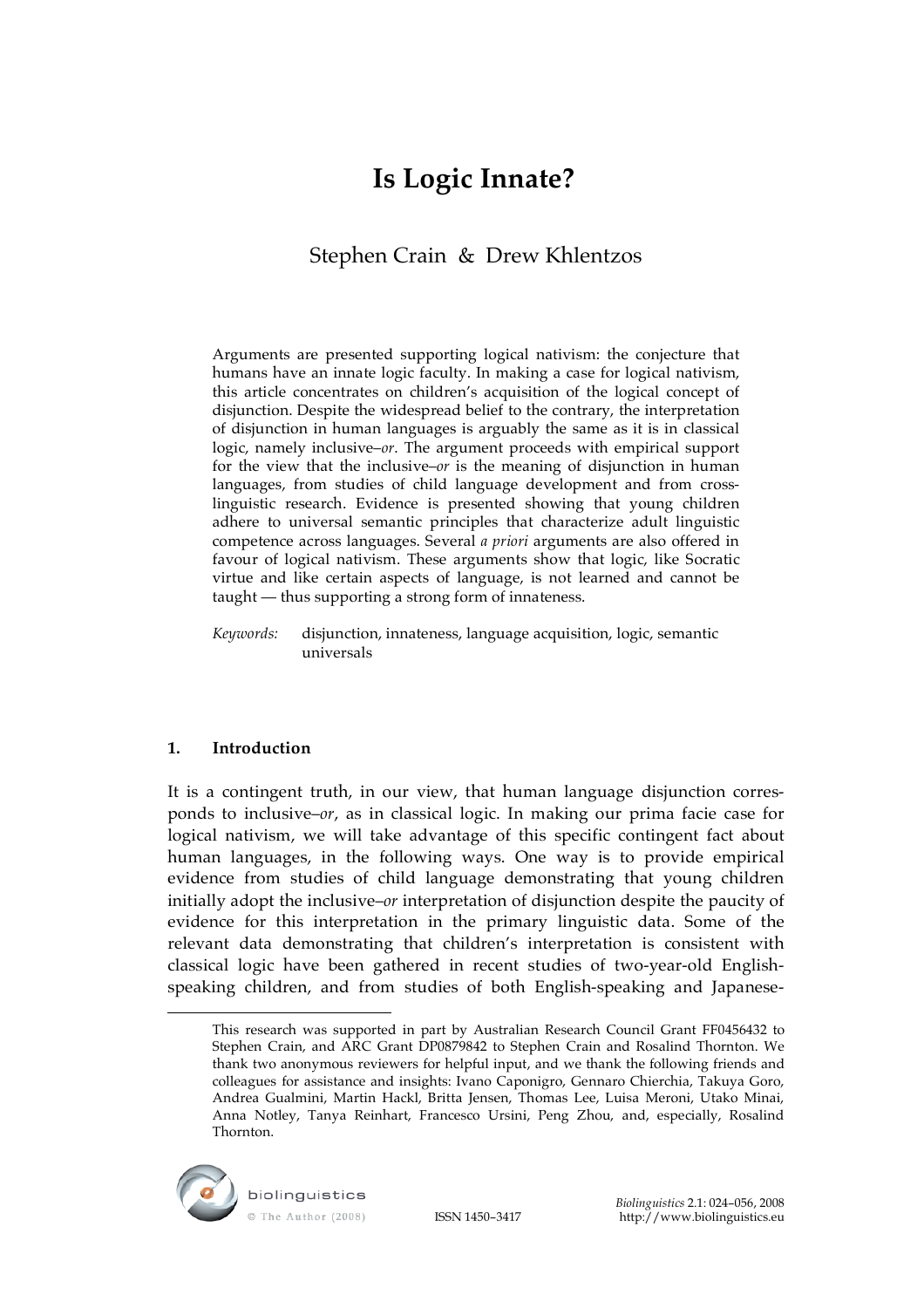speaking 4–5-year-old children. The finding is that children demonstrate knowledge of the semantic principles that characterize adult linguistic competence, across these and other languages. It turns out that Japanese-speaking children differ from adult speakers, by adopting the inclusive–*or* interpretation of disjunction even in simple negative sentences where, for adults, disjunction is governed by an implicature of exclusivity because of its scopal relationship with negation. Japanese-speaking children apparently ignore the input from adults, and maintain an inclusive–*or* interpretation in simple negative sentences. The studies from child language form one empirical argument for logical nativism.

Another empirical argument for logical nativism is based on crosslinguistic research. We show that in typologically different languages (Japanese, Chinese and English), the interpretation of disjunction is consistent with classical logic, again because disjunction is interpreted as inclusive–*or*. Three putatively universal linguistic principles are proposed, all utilizing inclusive–*or*. It is noted, however, that these principles are manifested in complex structures in which disjunction combines (i) with negation, (ii) with the universal quantifier (e.g., English *every*), and (iii) with focus expressions (e.g., English *only*). In view of the complexity of these phenomena, it is unlikely that young children have relevant evidence in their primary linguistic experience to inform them that expressions for disjunction in human languages conform to classical logic. This brings the empirical findings from studies of children's interpretation of disjunction in line with logical nativism. We contrast logical nativism with a learning-theoretical account of children's acquisition of the interpretation of disjunction. The learning account maintains that children's acquisition of the interpretation of disjunction is based on witnessing speakers' use of disjunction in conformity with certain inference rules (introduction and elimination rules). We argue that the learning account is highly implausible because the hypothesized input turns out to be an unlikely source of children's interpretation of disjunction. To bolster our empirical conclusions, we end the article by presenting two *a priori* arguments for logical nativism. One is, surprisingly, based on work by Quine. The other is, not surprisingly, based on work by Fodor.

#### **2. Circumventing Subset Problems**

To avoid prejudice, let us admit the possibility that disjunction, e.g., English *or*, may have the meaning associated with exclusive–*or* in human languages. We will indicate this meaning using the symbol ⊕. If a statement of the form 'A or B' is true on this interpretation (meaning  $A \oplus B$ ), then exactly one, either  $A$  or  $B$ , is true. By contrast, we indicate the inclusive–*or* interpretation of disjunction using the standard wedge symbol ∨. In human languages in which disjunction means inclusive–*or*, a statement of the form 'A or B' (meaning *A* ∨ *B*), is true if either *A* or *B* is true, or if both *A* and *B* are true.

Let us consider the learnability of disjunction in human languages. Suppose there is a class of adult languages  $L_1$  with exclusive–*or* ( $\oplus$ -disjunction) as the unique interpretation of disjunction, and suppose there is another class of languages L2 in which disjunction is uniquely inclusive–*or* (∨-disjunction). Due to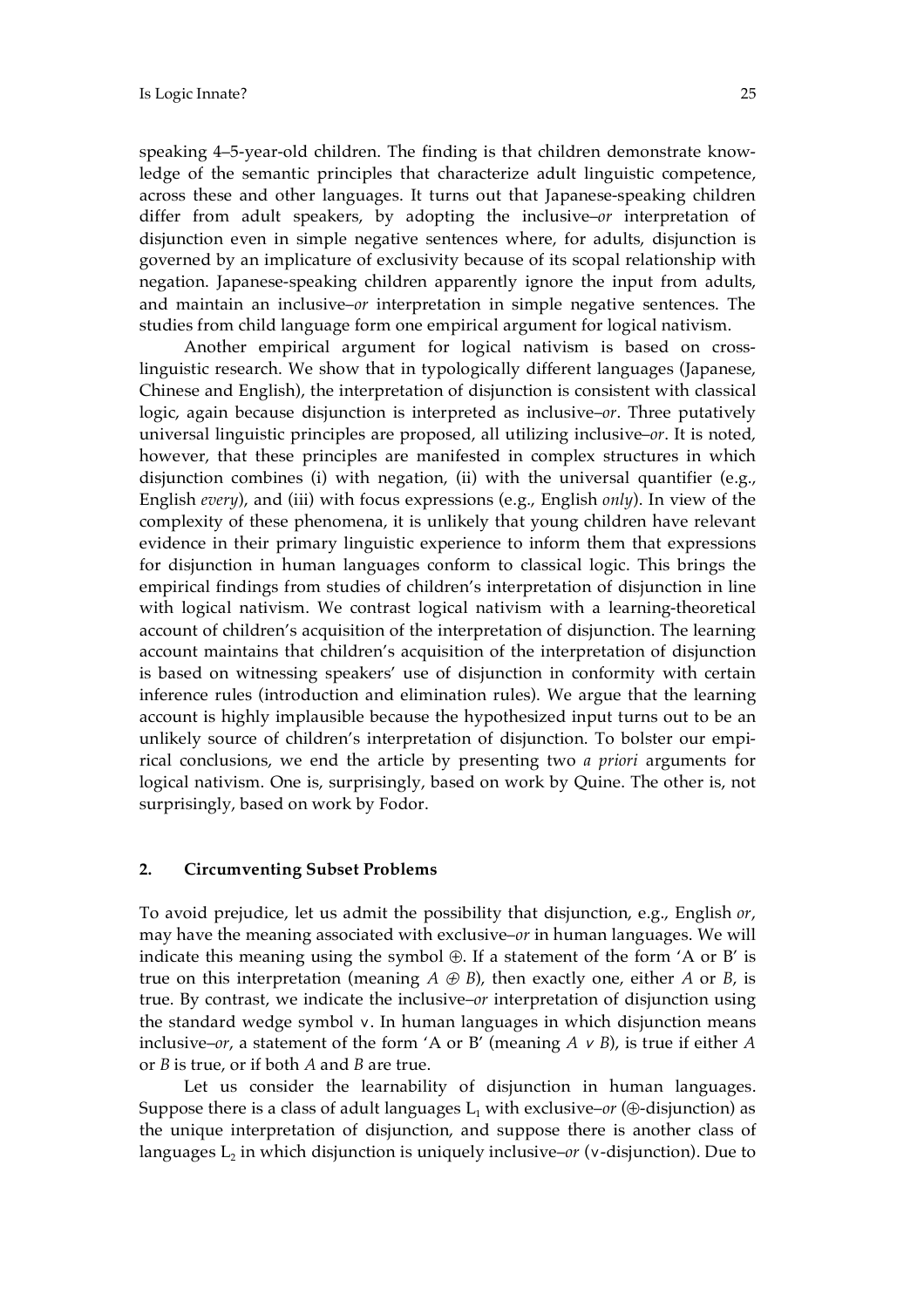the truth conditions associated with ⊕-disjunction and ∨-disjunction, any disjunctive statement that is true in L<sub>1</sub> will also be true in languages in L<sub>2</sub> (with ∨disjunction). The converse relation does not hold, however, because  $A \oplus B$  entails *A* ∨ *B*, but not vice versa. In other words, statements with ⊕-disjunction are true in a subset of the circumstances corresponding to statements with ∨-disjunction — with respect to disjunction,  $L_1 \subseteq L_2$ .

Consider how learners decide whether the language they are exposed to is in  $L_1$  or in  $L_2$ . Suppose the learner guesses, without compelling evidence one way or the other, that the language spoken by members of the linguistic community is in L<sub>1</sub> (with ⊕-disjunction), but in fact the local language is in L<sub>2</sub> (with  $v$ disjunction). Since  $L_1 \subseteq L_2$  there will be positive evidence for the learner to extend their language to include statements with ∨-disjunction. The circumstances that inform learners that their initial hypothesis about the meaning of disjunction (⊕ disjunction) was incorrect will be circumstances in which someone utters 'A or B' when both *A* and *B* are true. Grammatical change could take two forms. Learners could add to the truth conditions for disjunction, converting ⊕-disjunction into ∨ disjunction, or learners could add a second meaning to disjunction to their grammars, making disjunction ambiguous, with both ⊕-disjunction and ∨ disjunction.

There is a second learnability scenario, according to which learners initially guess (wrongly) that the local language is in  $L_2$  (with  $\vee$ -disjunction) whereas, as a matter of fact, the local language uniquely uses  $\oplus$ -disjunction. Since  $A \oplus B$  entails *A* ∨ *B*, learners who made the wrong guess will only encounter evidence confirming their initial (wrong) interpretation, at least in the absence of negative semantic evidence. This is the familiar learnability dilemma that arises whenever an expression has two possible values, one yielding an interpretation that makes a sentence true in a superset of circumstances that correspond to the other interpretation. If the learner initially guesses the superset language, the evidence they encounter will always be consistent with this guess if the local language is actually the subset language. This is appropriately labeled the *Subset Problem*.

There are two potential ways to avoid the Subset Problem. One is to ensure that learners start out with the more restricted meaning, the subset interpretation. In the case of disjunction, the more restrictive meaning is ⊕-disjunction. As we saw, if it turns out that the local language (also) uses ∨-disjunction, then there will be positive evidence informing learners that their grammars need to accommodate ∨-disjunction. The other solution is to deny the existence of a Subset Problem. Essentially, this amounts to claiming that learners initially guess that the local language uses ∨-disjunction, and they are always correct because, as a contingent fact, all human languages use ∨-disjunction, and no languages use ⊕-disjunction. Of course, it is conceivable that some languages have two meanings of disjunction, i.e. both ∨-disjunction and ⊕-disjunction. However, if learners initially hypothesize ∨-disjunction as their initial interpretation of disjunction, then statements that correspond to the truth conditions associated with ⊕-disjunction will be covered whether or not the language also has ⊕ disjunction. In fact, if this learnability scenario is correct, then it is unclear why any language would need to express both kinds of disjunction, since learners' initial guess, ∨-disjunction, already handles the subset of circumstances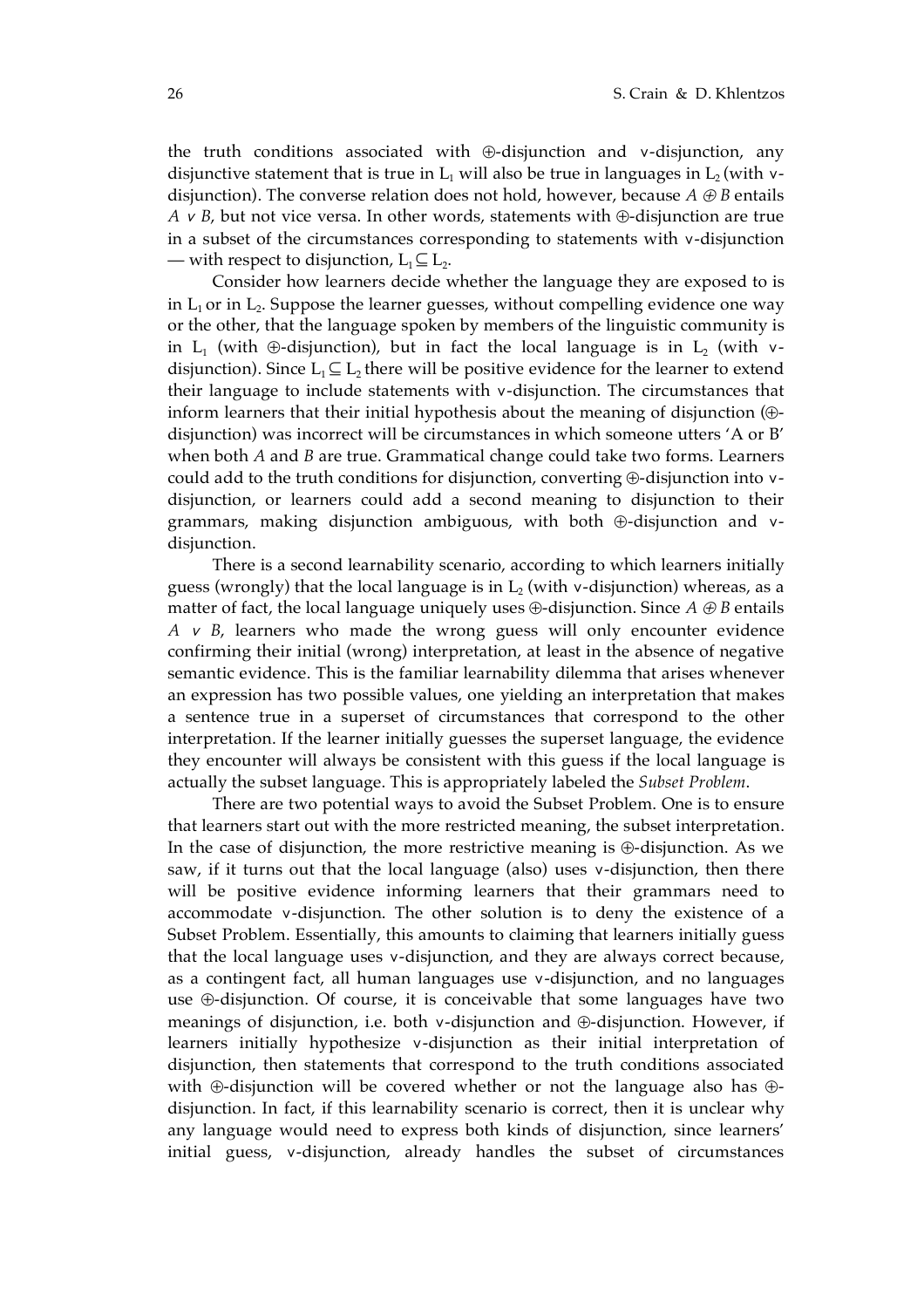associated with ⊕-disjunction.

Despite these observations, the hypothesis that OR is uniquely ∨-disjunction in human languages is not widely accepted. Many linguists and philosophers think that at best, disjunctive words like English *or* are ambiguous between ⊕ disjunction and ∨-disjunction and, at worst, that disjunctive words in human languages uniquely mean ⊕-disjunction and not ∨-disjunction. Our own position is, following Grice (1975), that disjunction in human language is (exclusively) ∨ disjunction — inclusive–*or* (cf. Gazdar 1979, McCawley 1981, Pelletier 1972). In the next section we consider simple counter-evidence to this position. The counter-evidence takes two forms: (i) objections based on mutual exclusivity, and (ii) situational contexts where OR appears to violate de Morgan's laws, which are based on ∨-disjunction.

### **3. How Many ORs Are There?**

There are many human language constructions that require inclusive–*or*, i.e. ∨ disjunction. In English, simple negative statements with disjunction (in the scope of negation) require this interpretation. So, *Max didn't order sushi or pasta* means that Max didn't order sushi and Max didn't order pasta. We will refer to this as the conjunctive interpretation of disjunction in the scope of negation. In classical logic, this interpretation follows from one of de Morgan's laws:  $\neg$ (A v B)  $\Rightarrow$  ( $\neg$ A ∧ ¬B). The critical point is that this law assumes that disjunction is inclusive–*or*. To the extent that human languages yield conjunctive interpretations in negated disjunctions, then disjunction is inclusive–*or* in human languages. If the sentence *Max didn't order sushi or pasta* meant that Max didn't order sushi ⊕ pasta, then the statement would be true if Max ordered both sushi and pasta, clearly the wrong result for simple negative sentences with disjunction in English (cf. Barrett & Stenner 1971).

But what about the corresponding positive sentence *Max ordered sushi or pasta*? For most English speakers, this means that Max either ordered sushi or he ordered pasta, but not both. This is not evidence that *or* is ⊕-disjunction, however. Following Grice (1975), we can account for the appearance that human languages express disjunction using exclusive–*or* as well as inclusive–*or* by invoking pragmatic norms of conversation, which sometimes eliminate one of the truth conditions of inclusive–*or*, namely the condition in which both disjuncts are true. In a nutshell, the Gricean account maintains that sentences of the form 'A or B' are subject to an implicature of exclusivity, i.e. 'A or B, but not both A and B'*.*  The implicature of exclusivity arises due to the availability of another statement, 'A and B', which is more informative. 'A and B' is more informative because it is true in only one set of circumstances, whereas 'A or B' is true in those circumstances, but it is true in other circumstances as well. Due to the overlap of truth conditions, the expressions *or* and *and* form a scale based on information strength, with *and* being more informative than *or* (e.g., Horn 1969, 1996). A pragmatic principle *Be Cooperative* entreats speakers to be as informative as possible. Upon hearing someone use the less informative term on the scale, *or,*  listeners assume that the speaker was being cooperative and they infer that the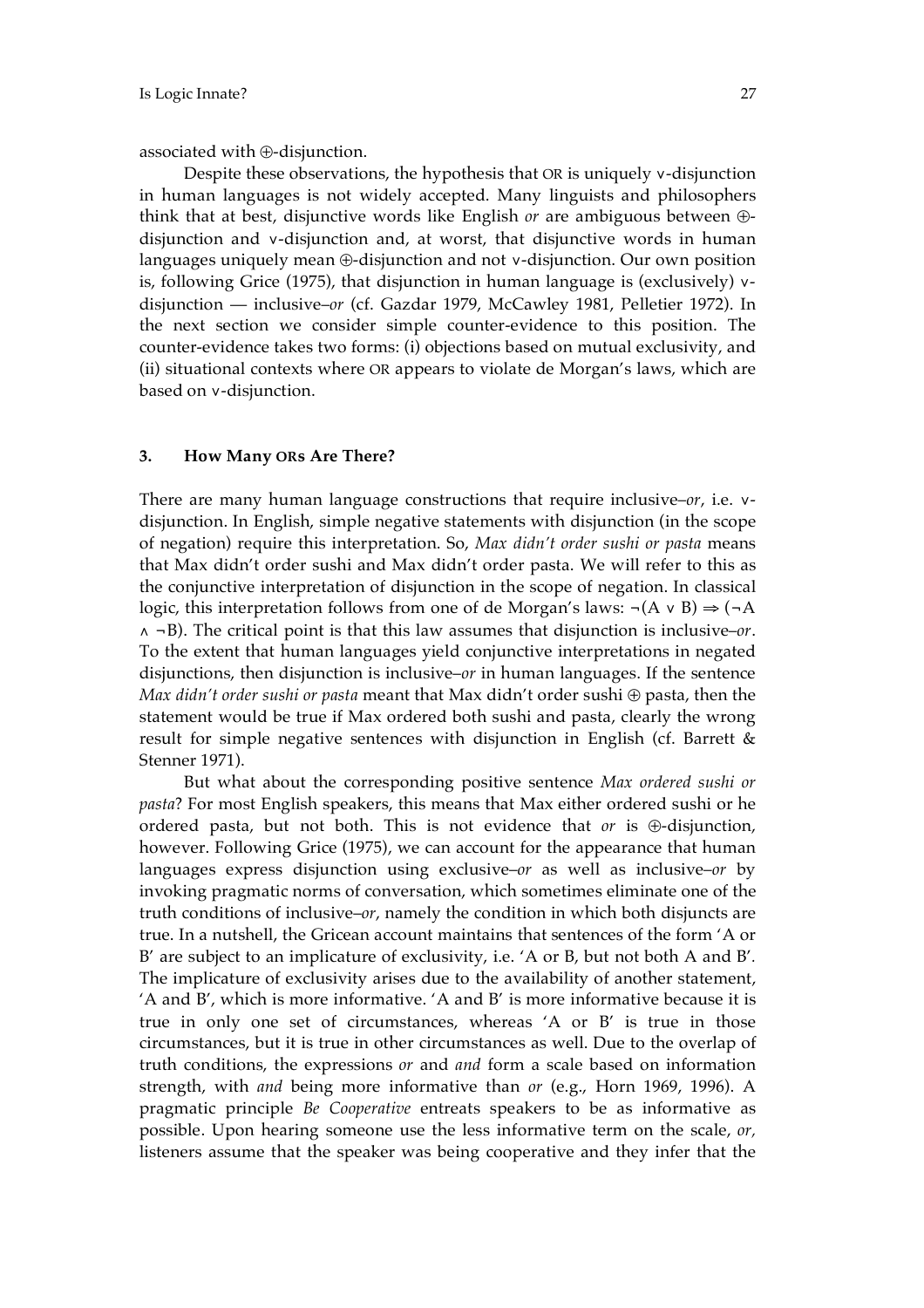speaker was not in position to use the more informative term *and*. Therefore, the speaker's use of the less informative term is taken by listeners to imply the negation of the more informative term: 'not both A and B'.

Several challenges to this account of the 'not both' interpretation of disjunction have been offered, and we will briefly rehearse them now, indicating how Grice's account withstands the challenges. First, it has been observed that there are many circumstances in which the exclusive–*or* reading of disjunction is the only available reading, not just the preferred reading. Such cases are quite common in the input to children. Adults ask children many questions that make it clear that the disjuncts are mutually exclusive. Here are some examples from the input to Adam in the CHILDES database (MacWhinney 2000): *Was it a big one or a small one?* — *Did you find it or did Robin find it?* — *Is it a happy face or a sad face?* Assuming that English has inclusive–*or*, it might be suggested that such questions demand a second meaning for OR, expressing mutual exclusivity (e.g., Kegley & Kegley 1978, Richards 1978).

The force of this argument is weak. According to the truth conditions associated with inclusive–*or*, statements of the form 'A or B' are true in circumstances in which only *A*, or only *B*, is true. Contexts in which the disjuncts are mutually exclusive are therefore consistent with the inclusive–*or* reading of disjunction. Of course, such contexts are not consistent with all the truth conditions associated with inclusive–*or*, since faces cannot be both happy and sad at the same time. But, someone who poses the question *Is it a happy face or a sad face?* assumes that it was either happy or sad, and both of these truth conditions are consistent with inclusive–*or*. As we saw, the inclusive–*or* interpretation of disjunction is true in a superset of the conditions that are associated with exclusive–*or* , so any truth conditions that would be associated with an exclusive– *or* meaning (were this available to children) would be consistent with the inclusive–*or* interpretation of disjunction. So, if the basic meaning of disjunction is inclusive–*or*, there would be no need to coin a second term, or assign an independent meaning to OR, to be used in circumstances corresponding to exclusive–*or* .

A similar observation concerns the interpretation of disjunction in the presence of other logical operators, such as negation. An example is *Max did not order noodles — or (was it) rice?*. The idea is that the introduction of a pause, or by altering the prosody, one can indicate an exclusive–*or* reading, in direct violation of de Morgan's laws. Since de Morgan's laws depend on the inclusive–*or* reading of disjunction, such violations appear to call for a second meaning, i.e. one corresponding to exclusive–*or*. In our view, the issue here is one of scope, not ambiguity. The introduction of a pause, or a change in intonation, is taken by hearers as indicating that disjunction has scope over negation, and not the reverse. It is as though one had said: *It was noodles — or (was it) rice that Max didn't order*. De Morgan's laws are not operative when the scopal relation between negation and disjunction are reversed in this way, with disjunction having scope over negation.<sup>1</sup> In section 6, we offer an account of the 'inverse

 $\overline{a}$ 

<sup>1</sup> De Morgan's laws are not the only laws that fail for exclusive disjunction. The Distributive Law 'A or B and C is equivalent to A or B and A or C' is another notable failure. Thus,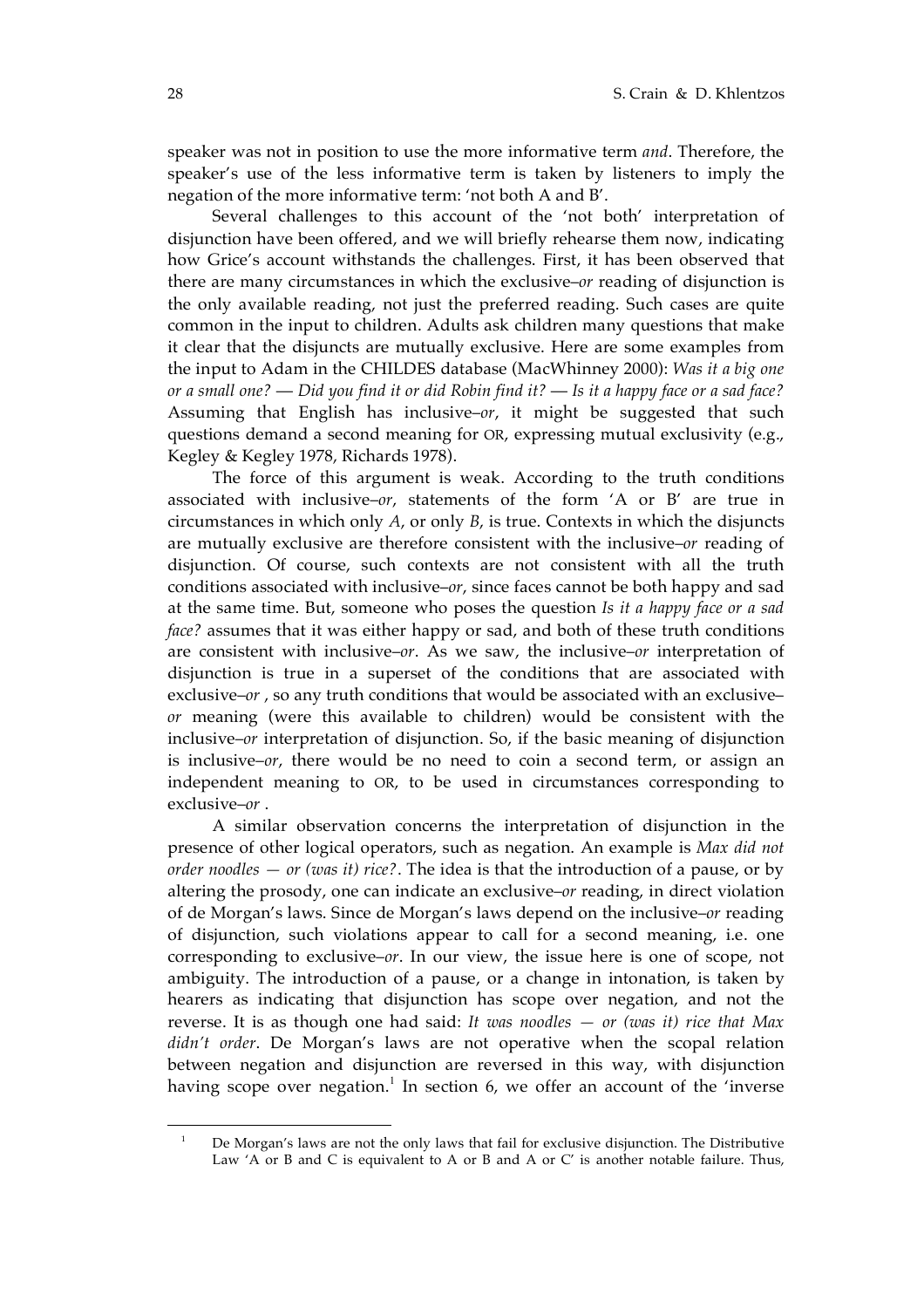scope' reading of disjunction that crops up in simple negative sentences in some human languages.

### **4. 'Weakening' as Evidence for Exclusive–***or*

There is a more serious potential challenge to the claim that the unique meaning of disjunction in human languages is inclusive–*or*. The challenge is predicated on the observation that the introduction rule for disjunction (known appropriately as 'Weakening') is typically judged to be unacceptable by adults. The introduction rule permits one to validly infer a statement of the form 'A or B' from a statement of the form 'A'. So, if one has evidence for *A*, one can logically infer *A or B*, regardless of the truth value assigned to *B*. This rule of inference is only valid if the disjunction operator in the statement 'A or B' is inclusive–*or*, since *A* <sup>∨</sup> *B* is a logical consequence of *A*, both when *B* is true and when *B* is false.

$$
\begin{array}{cc}\n\text{(1)} & \mathbf{A} \\
\hline\n\mathbf{A} \vee \mathbf{B}\n\end{array}
$$

Similarly, *A* ∨ *B* is a logical consequence of *B*, regardless of the truth value of *A*.

$$
\begin{array}{cc}\n\text{(2)} & \frac{\text{B}}{\text{A} \text{v B}}\n\end{array}
$$

 $\overline{a}$ 

If the meaning of disjunction is ⊕-disjunction, by contrast, the introduction rule of Weakening is not valid. On this interpretation of disjunction, exactly one disjunct can be true, so  $A \oplus B$  cannot be inferred from evidence that  $A$  is true when *B* is also true. This contrasts with the formula using inclusive disjunction, *A*  <sup>∨</sup> *B*, which is true if both *A* and *B* are true. The upshot is, one way to explain why Weakening is not accepted by language users is to suppose that the meaning of disjunction in human languages is exclusive–*or* and not inclusive–*or*.

There is, however, another way to account for the observation that people do not find the introduction rule for disjunctive statements acceptable. This account appeals to the pragmatic norms people follow in discourse, as sketched above. It is simply odd, pragmatically, for language users to produce two statements, the first more informative than the second. This is exactly what happens with the simple introduction rule for disjunction. First, one encounters *A*, then *A or B*. But, someone who produces *A or B* implies that s/he was not in position to produce either *A*, or *B*. It is therefore, pragmatically infelicitous to find *A* followed by *A or B*.

To adjudicate between these accounts of the unacceptability of Weakening, we propose to recast the Weakening inference rule in a way that makes it acceptable to ordinary speakers, by reducing the pragmatic infelicity associated

whilst 'Either Annie or Bob and Chris will come to the party', *A or (B and C)*, is true if *or* means ⊕ when Annie and Bob turn up without Chris, the conjunction 'Annie or Bob and Annie or Chris will come to the party', *(A or B) and (A or C)* comes out false, since the first conjunct turns out false. Had Bob stayed away it would have been true.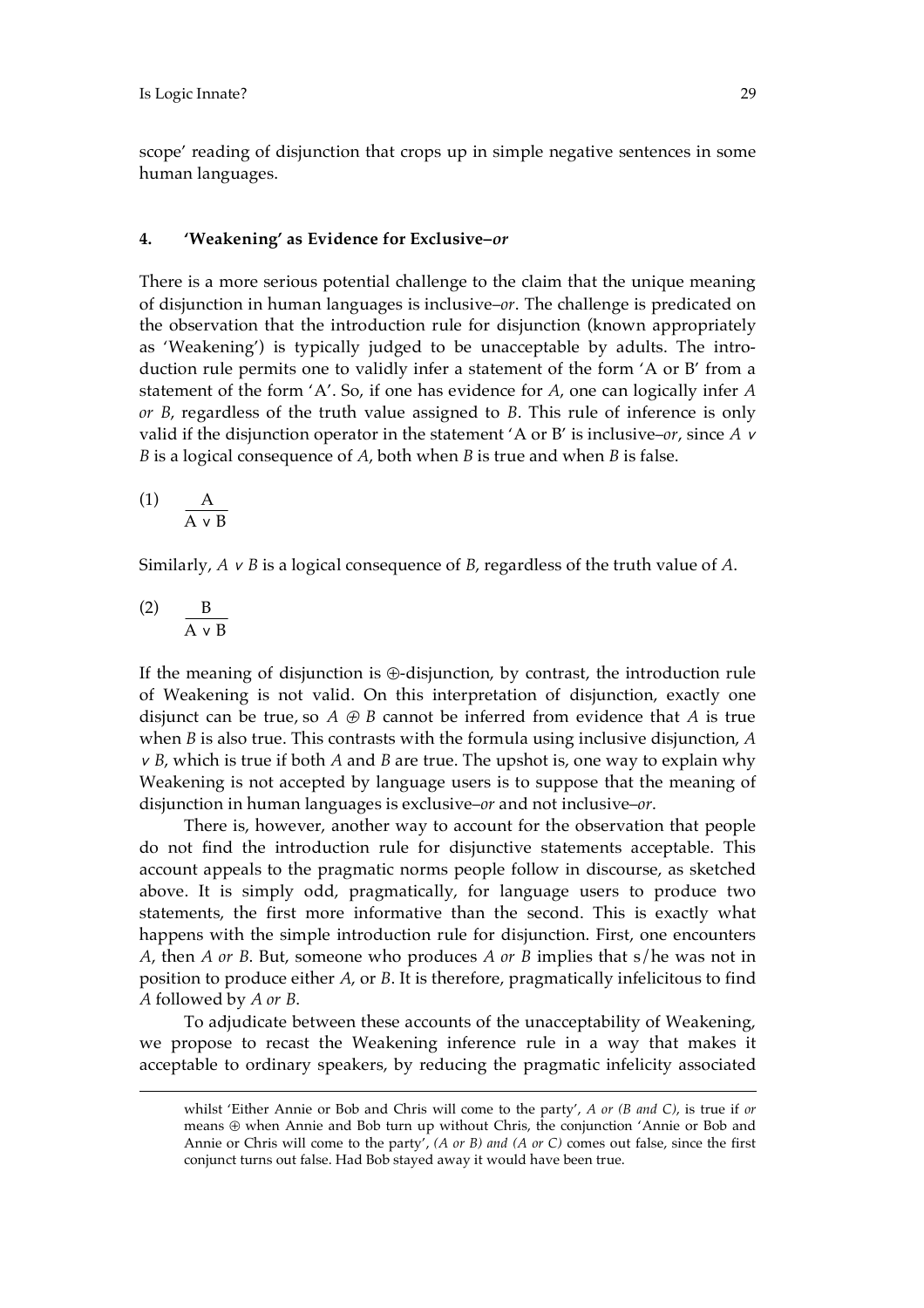with the inference rule. Adopting a similar perspective, McCawley (1981: 33) argues that Weakening is accepted if it is introduced in a sub-proof of a logical derivation, rather than in the main proof. We adopt a different strategy. It is possible to reduce or eliminate the pragmatic infelicity of Weakening simply by inserting a logical step between the statement *that A*, and the statement *that A or B*. The step is existential generalization. Existential generalization logically follows from certain statements that *A*, and it logically validates corresponding disjunctive statements that *A or B*. Crucially, by making the introduction rule for disjunction indirect, it becomes more palatable for English speakers. Here is a version of Weakening that people we have consulted find acceptable.

Consider a domain containing two people, Max and Jon. Suppose that Jon laughs, so Lj (*Jon laughs*) is true. But if Lj is true, then it follows that 'someone laughs' is true, so ∃xLx is true. Yet, there are only two objects in the domain, Max and Jon, so the existential claim that 'someone laughs' is logically equivalent to the claim that 'Jon laughs or Max laughs'. That is, from ∃xLx*,* we can infer the truth of Lm ∨ Lj*.* In short, we began with the statement Lj*,* and derived the disjunctive statement Lj or Lm. QED: Weakening holds for OR. Therefore OR is ∨-disjunction.

If disjunction is  $\oplus$ , it is not logically possible to begin with Lj and to derive Lj  $\oplus$  Lm by following a sequence of steps that are each logically valid. To see this, suppose that Max laughs along with Jon. That is, Lm & Lj holds. Clearly then, Lj holds. As before this validates the existential claim ∃xLx. But if Lm and Lj are both true, Lm ⊕ Lj is false. QED: Weakening does not hold for ⊕-disjunction.

The indirect argument from Lj  $(= A)$  to Lj v Lm  $(= A or B)$  shows that the introduction rule for disjunction is sound after all. And this, in turn, means that disjunction is inclusive–*or*, at least for English speakers. So the fact that Weakening is judged unacceptable by most speakers in its simplest form (i.e. moving directly from *A* to *A or B*) does not support the conclusion that human language disjunction is exclusive–*or*. Rather, as Grice (1975) proposed, Weakening is unacceptable simply because the conclusion is less informative than the premise. It is therefore jarring to encounter the premise immediately followed by the conclusion. However, by making the route from the premise to the conclusion indirect (via Existential Generalization), the validity of the Weakening introduction rule becomes apparent. In fact, this version of Weakening is an *a priori* argument that disjunction is inclusive–*or*, at least in English. What about in other human languages?<sup>2</sup>

 $\overline{a}$ 

<sup>2</sup> Jennings (2001) notes that if ⊕ is to serve as an acceptable interpretation of *or* in English, then it cannot be a binary sentential connective since 'Annie or Bob or Chris will come to the party' is a perfectly acceptable, unambiguous sentence of English. Yet, bizarrely, if *or* means  $\overline{\Theta}$ , then this statement will be true if all three turn up! If *A*,  $\overline{B}$ , *C* are true, then *A*  $\oplus$  *(B*  $\oplus$  *C*) turns out true since *(B ⊕ C)* will be false. In fact, as Reichenbach (1947) first observed, for ⊕ an *n*-ary connective,  $\oplus (\alpha_1, \ldots, \alpha_n)$  will come out true if and only if an *odd* number of the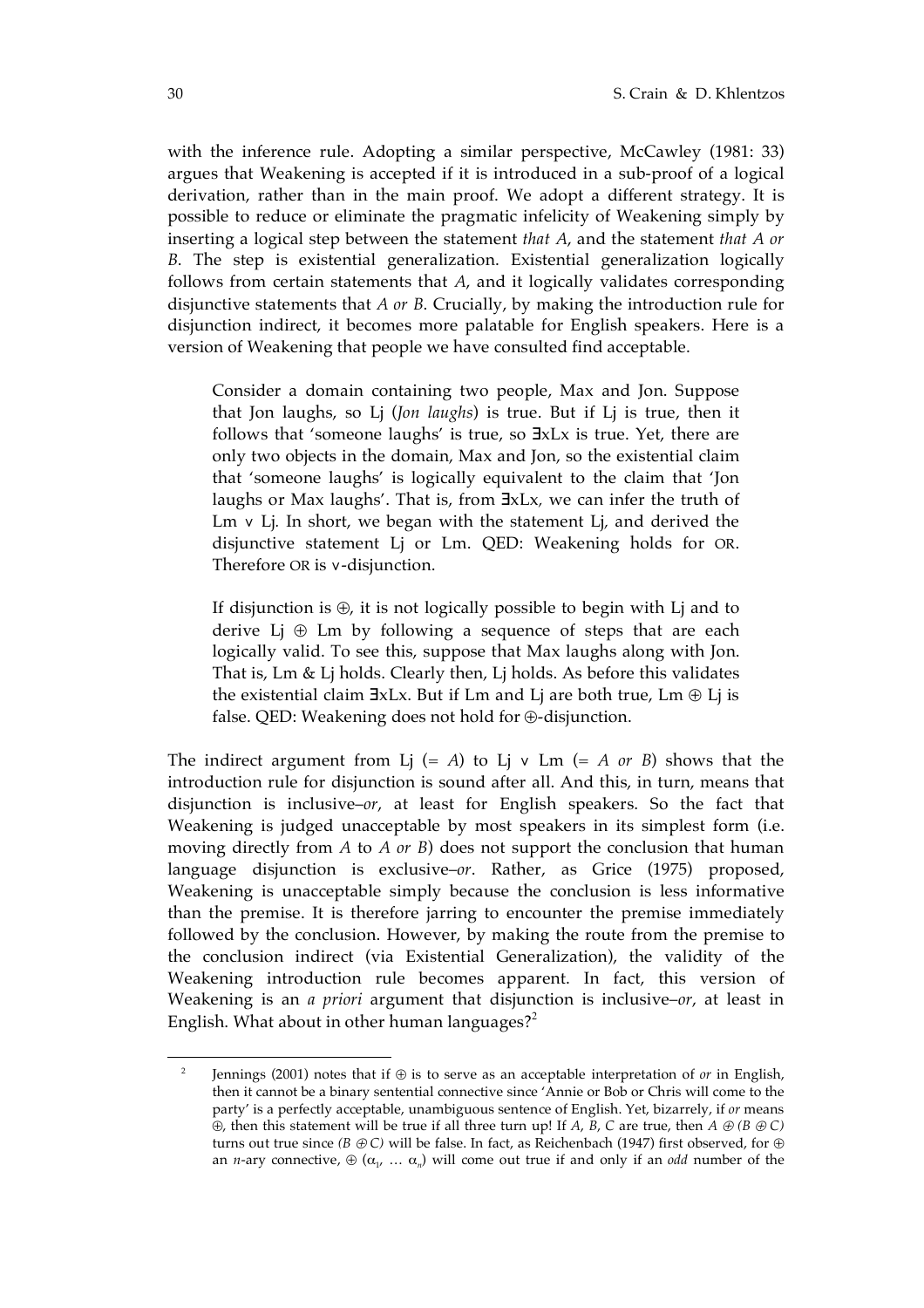## **5. Weakening Reconsidered**

Despite the logical proof we have given that English *or* is ∨-disjunction, it is widely believed that disjunction in human languages is exclusive–*or*, i.e. ⊕ disjunction (e.g., Lakoff 1971, Braine & Rumain 1983). For example, although Braine & Rumain (1983: 291) acknowledge the view that "equates *or* with standard logic", they ultimately reject this view on the grounds that "coherent judgments of the truth of *or-*statements emerge relatively late and are not universal in adults". They conclude that disjunction is more often than not, exclusive–*or* even for adults. In the last section, we presented an *a priori* reason for thinking that OR must have an inclusive reading in English. Moreover, we believe that the inclusive–*or* reading of disjunction is no quirk of English. Rather, we believe, the introduction rule for disjunction, Weakening, is valid in all human languages. In section 5 we present further arguments from crosslinguistic research for believing that all human languages allow an inclusive–*or* reading of disjunction. First, we reflect further on the a priori argument we offered for the claim that inclusive–*or* is the meaning of disjunction, based on the validity of one form of Weakening in English.

We began by considering the possibility that Weakening is invalid because, as many researchers have claimed, OR means exclusive–*or* (⊕) in their idiolects, and Weakening is invalid for ⊕. To counter this, we offered a validation of Weakening which disproves this hypothesis. Here is a variant of our earlier argument. If it is valid, it proves that *or* is inclusive–*or*, not exclusive–*or*, in English.

- (3) (I) Jon laughs and Max laughs.
	- (II) ∴ Jon laughs.

 $\overline{a}$ 

- (III) ∴ Someone laughs.
- (IV)  $\therefore$  Jon laughs or Max laughs.

Clearly, if it is valid to infer that *Jon laughs or Max laughs* from *Jon laughs and Max laughs*, then *or* is not  $\oplus$ -disjunction, since  $A \oplus B$  is false if both  $A$  and  $B$  are true. By contrast, *A* ∨ *B* is true if both *A* and *B* are true, so if the argument is valid, then English *or* is ∨-disjunction. Anyone who thinks that the inference is not valid, in any language, however, owes us an explanation as to which step in the inference is unsound.

Let us consider the steps in turn. Consider first the inference from (I) to (II). This is the elimination rule for conjunction, Simplification. This inference is uncontentious. To deny that Weakening holds in any human language, then, one must either say that (III) does not follow from (II), or that (IV) does not follow from (III). Presumably, to deny that *Someone laughs* follows from *Jon laughs*, one must deny that *someone* can mean 'at least one person.' Putting it another way, denying that (III) follows from (II) amounts to the claim that *someone* must mean

sentences  $\alpha_I$  are true. As Jenning quips, there is no natural use of disjunction in human languages which counts A or B or C or D or E true just in case either one or three or all five of the disjuncts are true.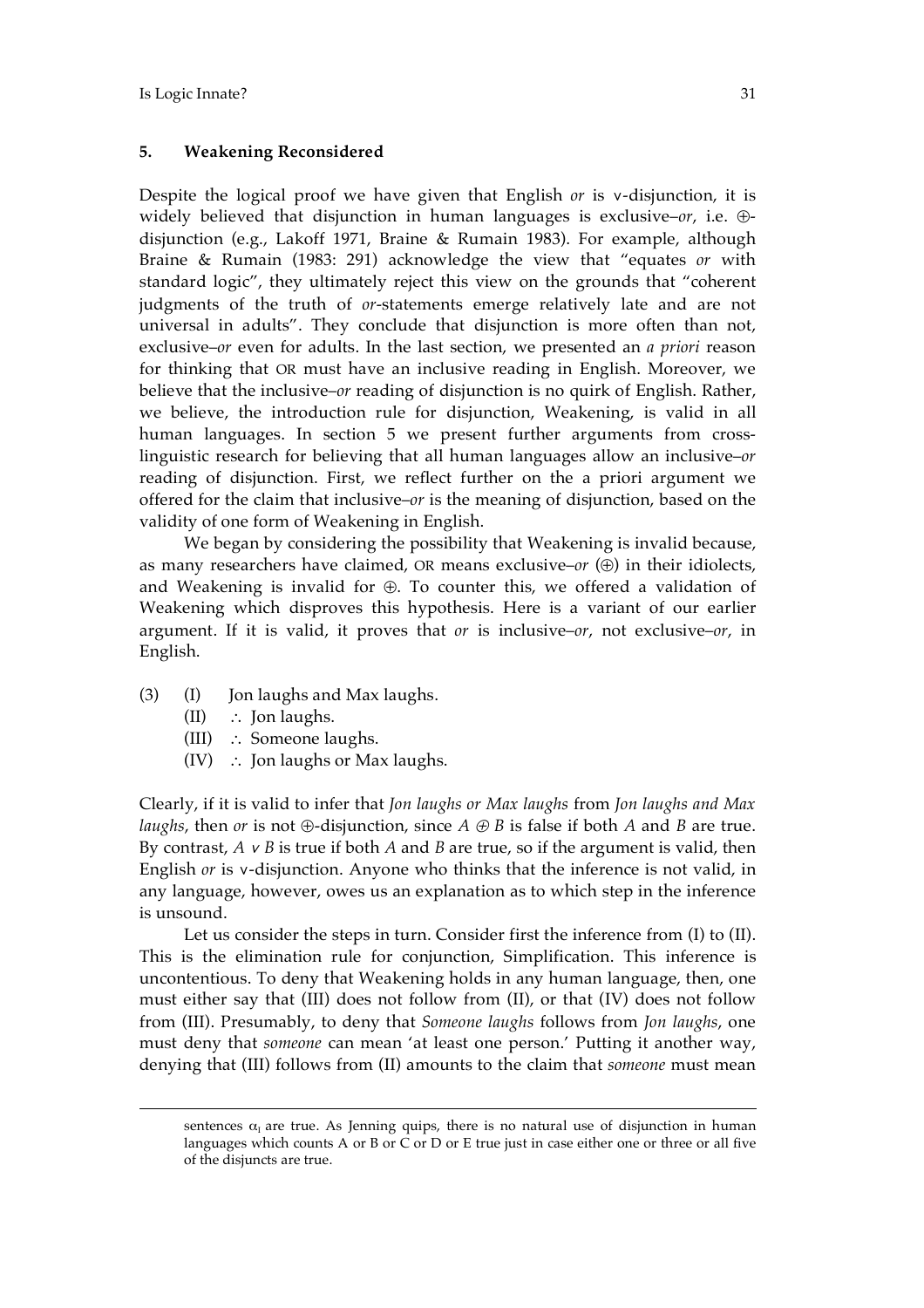'exactly one person.' That claim cannot be right, however. The reason is that (II) *Jon laughs* is derived from the hypothesis that (I) *Jon laughs and Max laughs*. Since (III) *Someone laughs* is supposed to follow from (II) *Jon laughs* by existential generalization, that sentence also must rest upon the same hypothesis, (I) *Jon laughs and Max laughs*. But we patently cannot conclude from the hypothesis that both Jon and Max laugh that exactly one of them laughs. So *someone* cannot mean 'exactly one' and must, as required, mean 'at least one'. So we think the transition from (II) to (III) is incontestable in any language.

This leaves the final step, from (III) to (IV), as the remaining inference to challenge. Supporters of the exclusive–*or* interpretation of *or* are already committed to denying the inference of (IV) from (III). But it is hard to see how this inference could be denied. For it is just bluntly true that, in the circumstance where Jon and Max are the only members of the domain, *Someone laughs* is logically equivalent to *Jon laughs or Max laughs*. This is the human language counterpart to the relationship between quantificational operators and logical connectives in classical logic: The existential quantifier is disjunctive, and the universal quantifier is conjunctive. In classical logic, in a domain with two objects, *a* and *b*, ∃xPx expands to *Pa* ∨ *Pb*; and ∀xPx expands to *Pa & Pb*. The same relationship holds in human languages. So in a domain with two people, Jon and Max, the sentence *Someone laughs* can likewise be expanded to the sentence *Jon laughs or Max laughs*. Anyone informed that the former sentence is true can infer that the latter is also true.

None of this is surprising to anyone who thinks, as we do, that first order logic is the innately given logic of human languages. For the reason that *Someone laughs* can be expanded to *Jon laughs or Max laughs* is because the underlying logical form of the first sentence just is ∃xLx and the underlying logical form of the second sentence just is *Lj* ∨ *Lm*, so that if there are only two objects *j* and *m* in our universe of discourse, the existential formula can be replaced at the level of logical form by its disjunctive expansion *Lj* ∨ *Lm*. For logical nativists, the logical entailments that hold between the sentences of a human language just are the formal ones holding between the logical forms corresponding to those sentences, so there is no problem of trying to find a human language analogue for logical concepts and relations.

Interestingly, human languages can even wear the relation between quantificational operators and logical connectives on their sleeves. Japanese is one such language. In Japanese, the disjunction operator is *ka* and the conjunction operator is –*mo*. These logical operators appear in quantificational expressions in Japanese, such that 'someone' is formed using the expression for disjunction, and 'everyone' is formed using the expression for conjunction. That is, the equivalent of English 'someone' in Japanese is *dare–ka* and the equivalent of English 'everyone' in Japanese is *dare–mo*.

We have seen that, by itself, the inference of *Jon laughs or Max laughs* (*A or B*) from *Jon laughs* (*A*) gives us pause, but it seems compelling when viewed through the intermediary of existential generalization. It is very hard to see how this could just be a quirk of English, however, since the reasoning that justifies Weakening makes no use of semantic properties unique to English words. Rather any language that contains an existential quantifier and a disjunction operator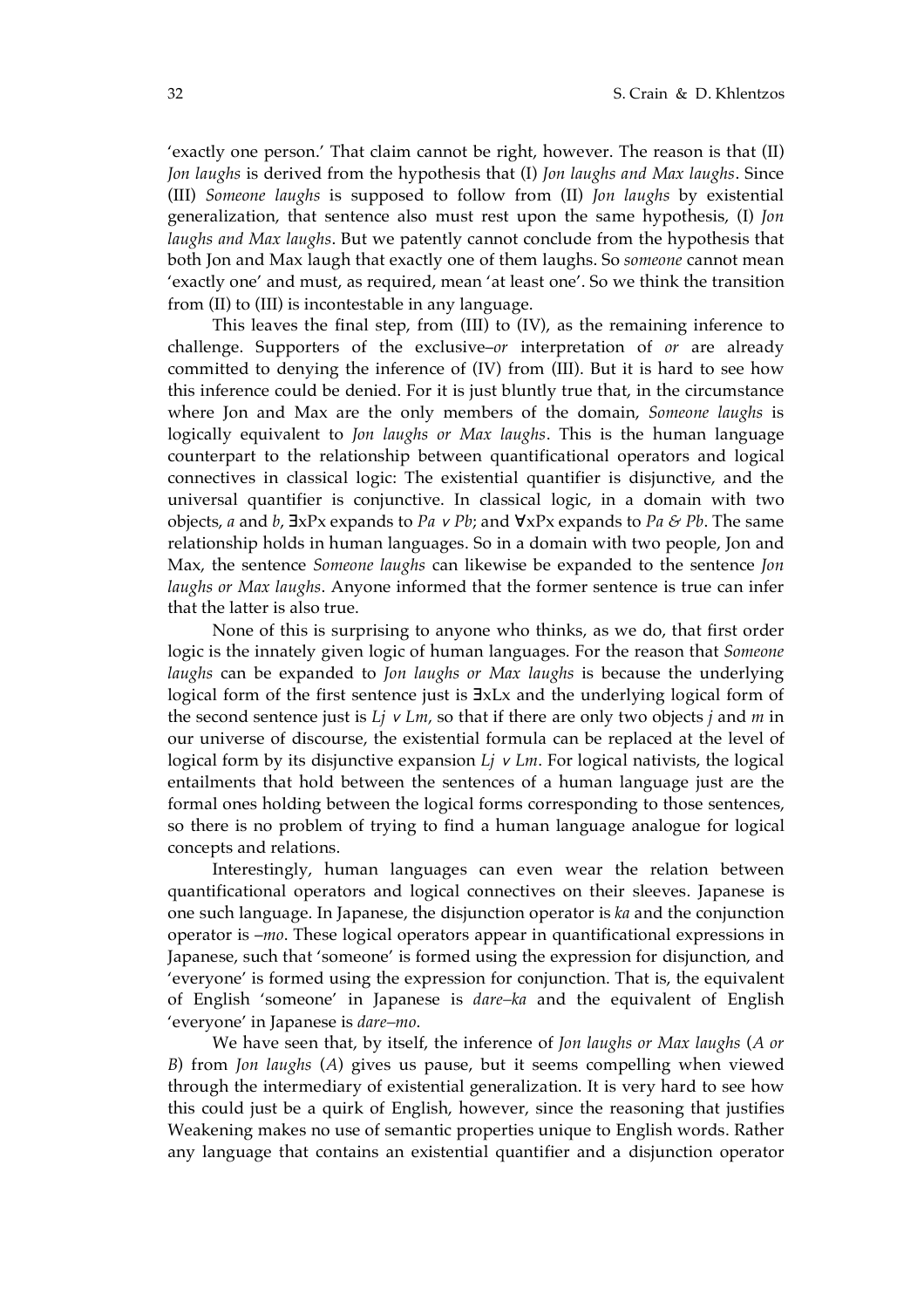$\overline{a}$ 

will vindicate it.<sup>3</sup> To disprove the hypothesis that inclusive disjunction must be an admissible interpretation of disjunction in any human language, it would have to be shown that there is a language  $L_n$  for which either:

- (i) Existential generalization fails (the inference from II to III), or else
- (ii) Existential quantification over a finite domain of named objects produces an existential claim that is not logically equivalent to a finitary disjunction (the inference from III to IV).

Any such human language  $L_n$  would be logically unsound. The upshot is that human language disjunction must have an inclusive–*or* interpretation on pain of logical incoherence.

## **6. Linguistic Universals with inclusive–***or*

So far, we have produced an *a priori* argument supporting the hypothesis that all human languages allow an inclusive interpretation of disjunction. If sound, this argument establishes that OR, meaning ∨-disjunction, is a universal feature of human languages. There is considerable empirical evidence that confirms this hypothesis. One source of this evidence is from cross-linguistic research.

For a start, it is universally the case that negated disjunctions adhere to de Morgan's law for negated disjunctions:  $\neg(A \lor B) \Rightarrow (\neg A \land \neg B)$ . In human languages, this law applies universally only when negation is in a 'higher' clause than disjunction. An example is given in (4) where the clause that contains disjunction, …*John speaks French or Spanish,* is embedded in the clause with negation, *Mary didn't say…*. Semantically, the critical observation is that (4) generates a conjunctive entailment, as indicated in (4a); it does not have the 'disjunctive' truth conditions indicated in (4b).

- (4) Mary didn't say John speaks French or Spanish.
	- a. Mary didn't say John speaks French and she didn't say he speaks Spanish.
	- b. \* Mary didn't say John speaks French or she didn't say he speaks Spanish.

Remarkably, when (4) is translated into Japanese, Chinese, Russian, and so forth, its variants in these other languages also carry conjunctive entailments. Here are examples from Chinese (5) and Japanese (6)*.* In both languages, these negated disjunctive statements generate a conjunctive entailment.

<sup>&</sup>lt;sup>3</sup> We are not claiming that every human language must contain a word corresponding to the existential quantifier and a word corresponding to disjunction. The concepts of existential quantification and disjunction could be made available to language users indirectly, e.g., using negation and universal quantification, as in *Not everybody laughed*.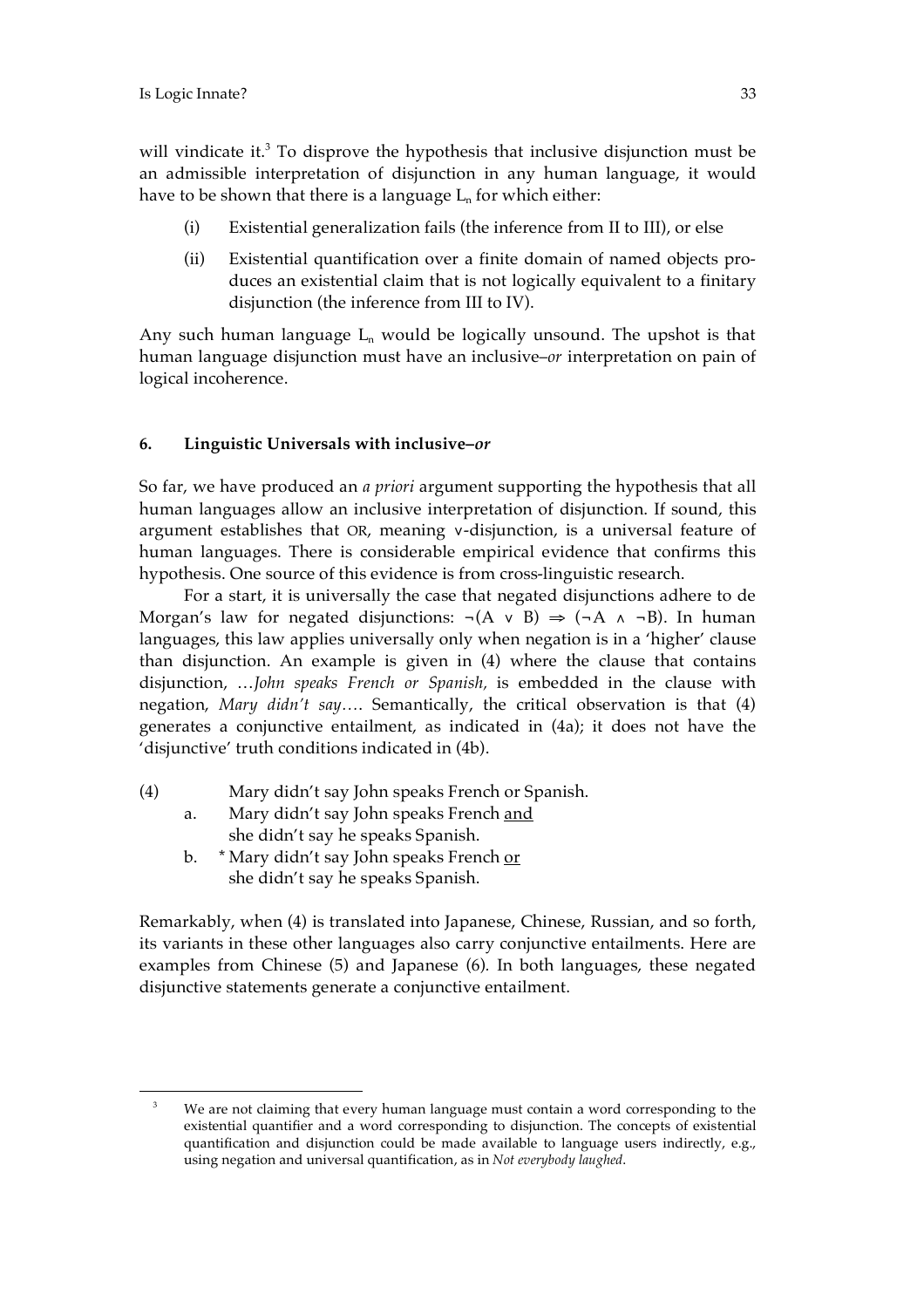(5) *Chinese*

Mali meiyou shuo–guo Yuehan hui shuo fayu huozhe xibanyayu. *Mary not say-PAST John can speak French or Spanish* 瑪麗沒有說過約翰會說法語或者西班牙語

'Mary didn't say that John speaks French or Spanish.'

(6) *Japanese*

Mary–wa John–ga French ka Spanish–wo hanas–u–to iwa–nakat–ta. *Mary–TOP John–NOM French or Spanish–ACC speak–PRES–COMP say–not–PAST* 'Mary didn't say that John speaks French or Spanish.'

As these examples illustrate, when negation appears in a higher clause than the clause that contains disjunction, i.e. not  $s[A \text{ or } B]$ , such statements exclude the possibility of both *A* and *B*, in typologically different languages (cf. Szabolcsi 2002, Goro 2004). Notice that in the Japanese example (6), the statement takes a different form,  $[A \text{ or } B]_S$  *not*, as compared to English and Chinese, *not*  $_S[A \text{ or } B]$ . This is because Japanese is verb-final and negation is attached to the verb. Nevertheless, the Japanese example has the same truth conditions as the examples from English and Chinese. It makes no difference that the disjunction operator *ka* precedes negation in Japanese, whereas *or* and *huozhe* follow negation in the English and Chinese examples. This shows that the interpretation of disjunction does not depend on linear order; what matters is constituent structure. In any event, we have derived one candidate for a linguistic universal (influenced by the work of Anna Szabolcsi and Takuya Goro): W*hen disjunction appears in a lower clause than negation*, *negated disjunctions license a conjunctive entailment*.

It is implausible to suppose that children learn that disjunction is inclusive– *or* in human language based on their exposure to sentences like those in (4), (5), and (6). Such sentences are too rare to ensure that every language learner is exposed to a sufficient quantity of them to guarantee convergence on the target grammar.<sup>4</sup> The conjunctive interpretation of disjunction is licensed only if disjunction words are interpreted as inclusive–*or*, as in de Morgan's laws of classical logic. De Morgan's laws apply, of course, if and only if the negation operator is acting upon disjunction. To illustrate, consider the following two sentences, and their associated logical forms, where 'Dx' stands for *x is a delegate*, 'Sx' for *x ate sushi*, 'Px' for *x ate pasta*, and 'Ix' for *x became ill*.

(7) Not every delegate who ate sushi or pasta became ill.

$$
\neg \forall x [(Dx \& (Sx \lor Px)) \rightarrow Ix]
$$

(8) Not every delegate who became ill ate sushi or pasta.

 $\neg \forall x [(Dx \& Ix) \rightarrow (Sx \vee Px)]$ 

 $\overline{a}$ 

<sup>&</sup>lt;sup>4</sup> As we discuss in section 5, a similar cross-linguistic generalization does not extend to simple negative sentences with disjunction, such as *Ted didn't eat sushi or pasta*. In simple negative statements, some languages license conjunctive interpretations (e.g., English, German), but other languages do not (e.g., Japanese, Chinese).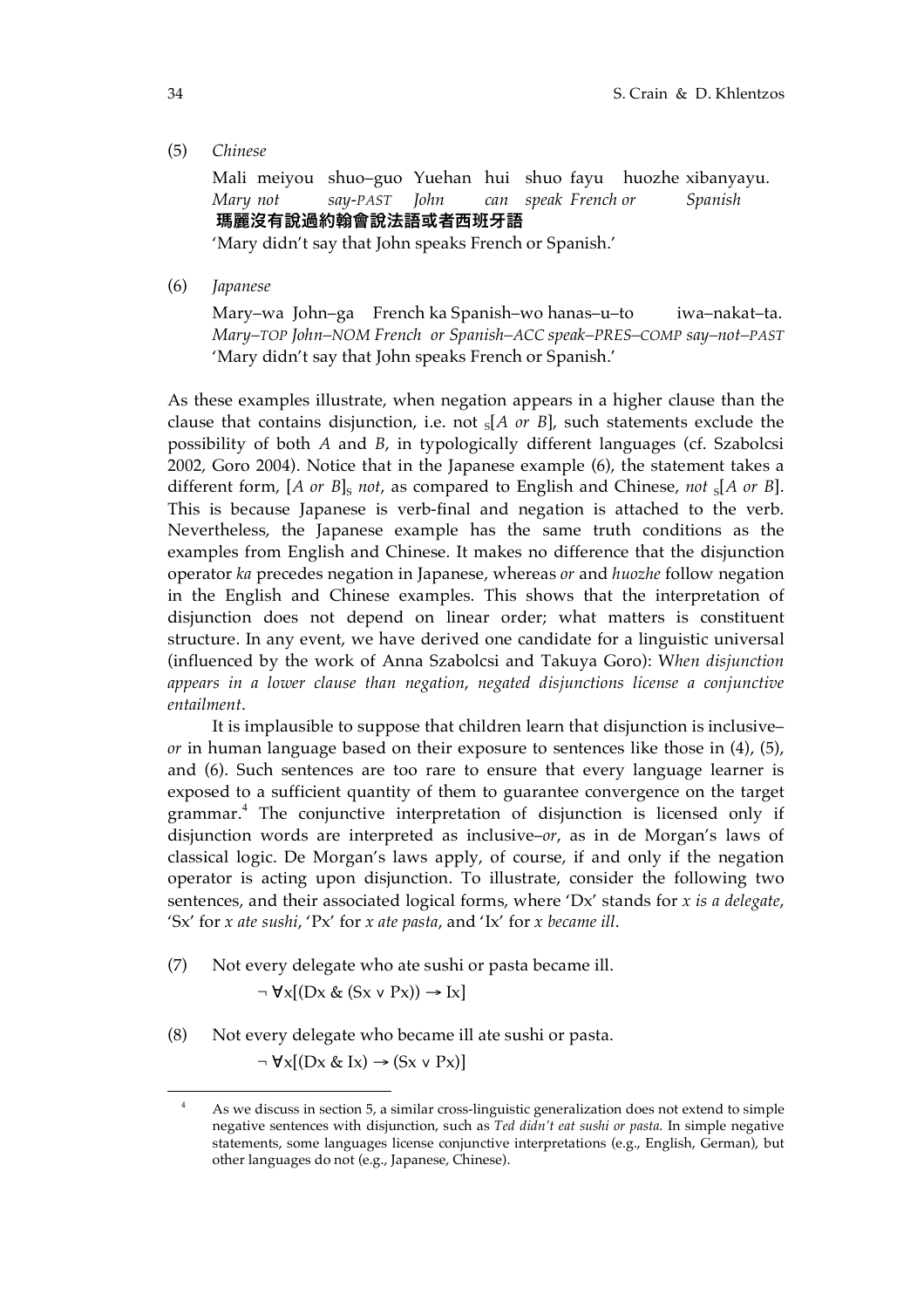The role the disjunction 'Sx v Px' plays in both of these formulae might look the same prior to analysis, but there is a significant difference. In the formula in (7) disjunction appears in the antecedent clause of a negated conditional, whereas in (8) it appears in the consequent clause of a negated conditional. Thus, when we come to reduce each formula further, as in (7') and (8') respectively, we see that disjunction is no longer in the scope of negation in (7'), but it is in the scope of negation in (8').

(7') Not every delegate who ate sushi or pasta became ill.

 $\neg \forall x [(Dx \& (Sx \vee Px)) \rightarrow Ix]$  $\Leftrightarrow$ ∃x ¬ [(Dx & (Sx v Px)) → Ix]  $\Leftrightarrow$ ∃x[(Dx & (Sx v Px)) & ¬ Ix]

(8') Not every delegate who became ill ate sushi or pasta.

 $\neg \forall x [(Dx \& Ix) \rightarrow (Sx \vee Px)]$  $\Leftrightarrow$ ∃x ¬ [(Dx & Ix) → (Sx v Px)]  $\Leftrightarrow$ ∃x  $[(Dx & x & x) & (Sx \vee Px)]$ ⇔∃x [(Dx & Ix) & ¬ Sx & ¬Px]

Thus negation acts directly on a disjunctive clause only in (8). The reason is that in negating conditionals we affirm the antecedent and deny the consequent, since this represents the sole condition under which conditionals are false. So if the disjunctive clause appears in the antecedent of a conditional, as in (7), it does not get negated, whereas if it appears in the consequent, as in (8), it does get negated. In human languages, then, disjunction is negated if it appears in the predicate phrase of a negated universally quantified statement, but disjunction is not negated if it appears in the subject phrase of a negated universally quantified statement. Consequently, disjunction licenses a conjunctive entailment in the predicate phrase of a negated universally quantified statement, as in (8), but not when disjunction appears in the subject phrase of such a sentence, as  $(7)$  shows. So to say *Not every delegate who ate sushi or pasta became ill* is to say that at least one of the delegates who ate sushi or pasta remained unaffected, and to say *Not every delegate who became ill ate sushi or pasta* is to say that some delegate who became ill didn't eat sushi and didn't eat pasta (so these foods are ruled out as the source of the illness). De Morgan's laws are thus preserved at the level of logic and also at the level of semantic interpretation in human languages.

We just noted that disjunction licenses a conjunctive implication in the predicate phrase in negated universally quantified statements. This is in striking contrast to sentences with the universal quantifier in pre-subject position, but without negation. In such cases, disjunction licenses a conjunctive implication in the subject phrase, but not in the predicate phrase. As (9) shows for English, when disjunction is in subject phrase of a sentence with the downward entailing expression *every,* the sentence yields the entailments (9a) and (9b). Therefore, the English statement in (9) generates the conjunctive interpretation indicated in (10), which is simply the conjunction of the two entailments (9a) and (9b).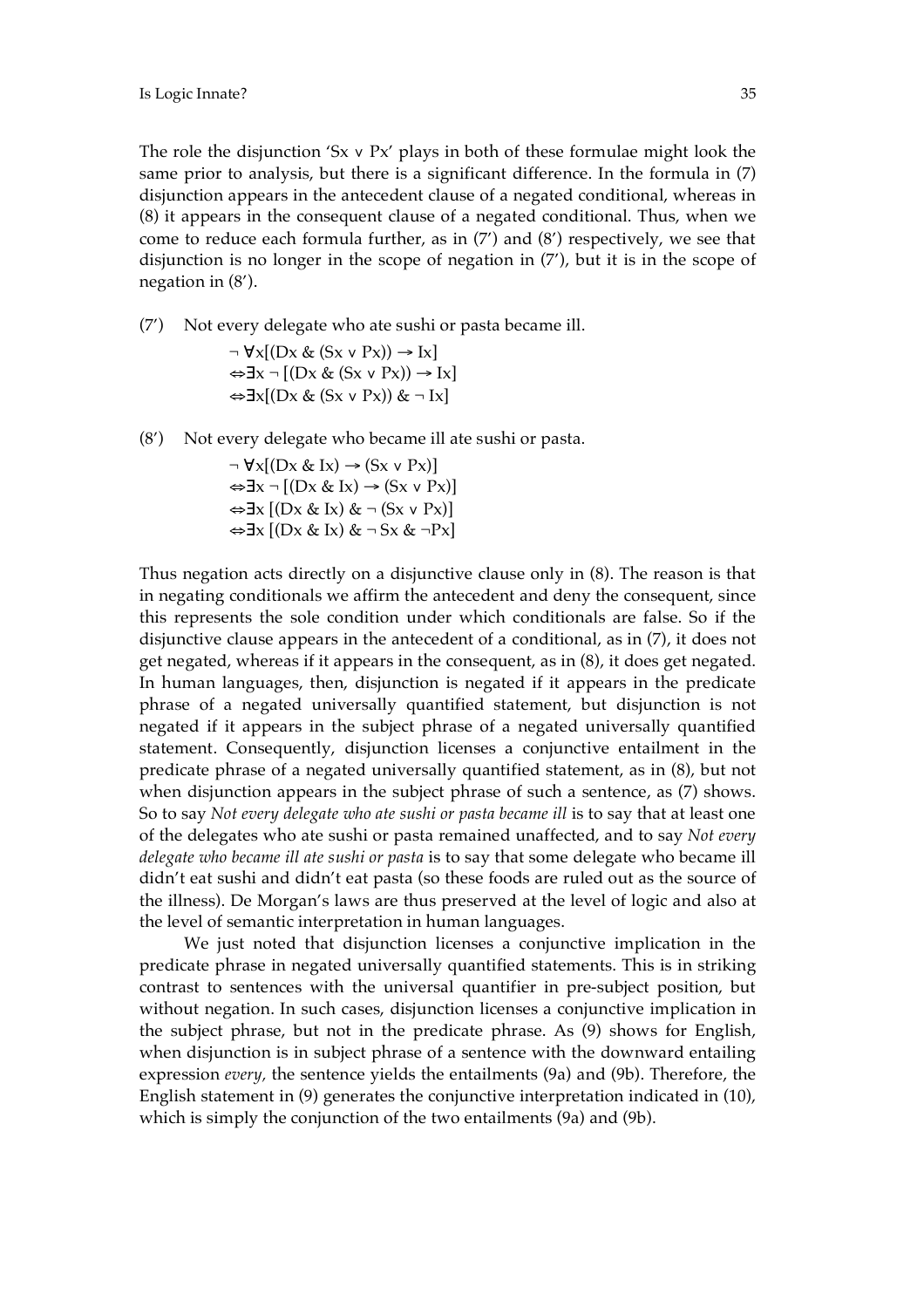- (9) Every student who speaks French or Spanish passed the exam.
	- a. every student who speaks French passed the exam
	- b. every student who speaks Spanish passed the exam
- (10) Every student who speaks French passed the exam and every student who speaks Spanish passed the exam.

It is worth noting, again, that the same linguistic phenomena are manifested across human languages. When (9) is translated into Japanese or Chinese (and any other language, as far as we know), the corresponding statements also generate conjunctive interpretations. This is illustrated in (11) and (12). Example (11) shows that the Chinese disjunction operator *huozhe* licenses a conjunctive interpretation when it appears in the subject phrase of the universal quantifier *meige*. Example (12) provides the corresponding sentence in Japanese.

(11) *Chinese*

Meige hui shuo fayu huozhe xibanyayu de xuesheng dou *every can speak French or Spanish DE student DOU* tongguo–le kaoshi. *pass–PERF exam* 'Every student who speaks French or Spanish passed the exam.'

(12) *Japanese*

Furansugo ka supeingo–wo hanas–u dono gakusei–mo goukakushi–ta. *French or Spanish–ACC speak–PRES every student pass exam–PAST* 'Every student who speaks French or Spanish passed the exam.'

In view of this cross-linguistic generalization, a second universal principle is postulated (influenced by the work of Gennaro Chierchia): *Disjunction licenses a conjunctive interpretation when it appears in the subject phrase of the universal quantifier.*

In the next section, we report the findings of a study showing that children know this universal principle. But more importantly, children also know where disjunction does not license a conjunctive interpretation in human languages. Interestingly, when disjunction is in the predicate phrase of a sentence with the universal quantifier, it no longer generates a conjunctive interpretation. This is illustrated in (13), which has been formed from (9) simply by swapping the contents of the subject phrase and the predicate phrase.

- (13) Every student who passed the exam speaks French or Spanish.
	- a. #every student who passed the exam speaks French
	- b. # every student who passed the exam speaks Spanish

In (13), the predicate phrase (*speaks French or Spanish*) contains disjunction, but a conjunctive interpretation is not licensed, because neither of the relevant entailments, (13a) or (13b), are valid inferences from (13). This asymmetry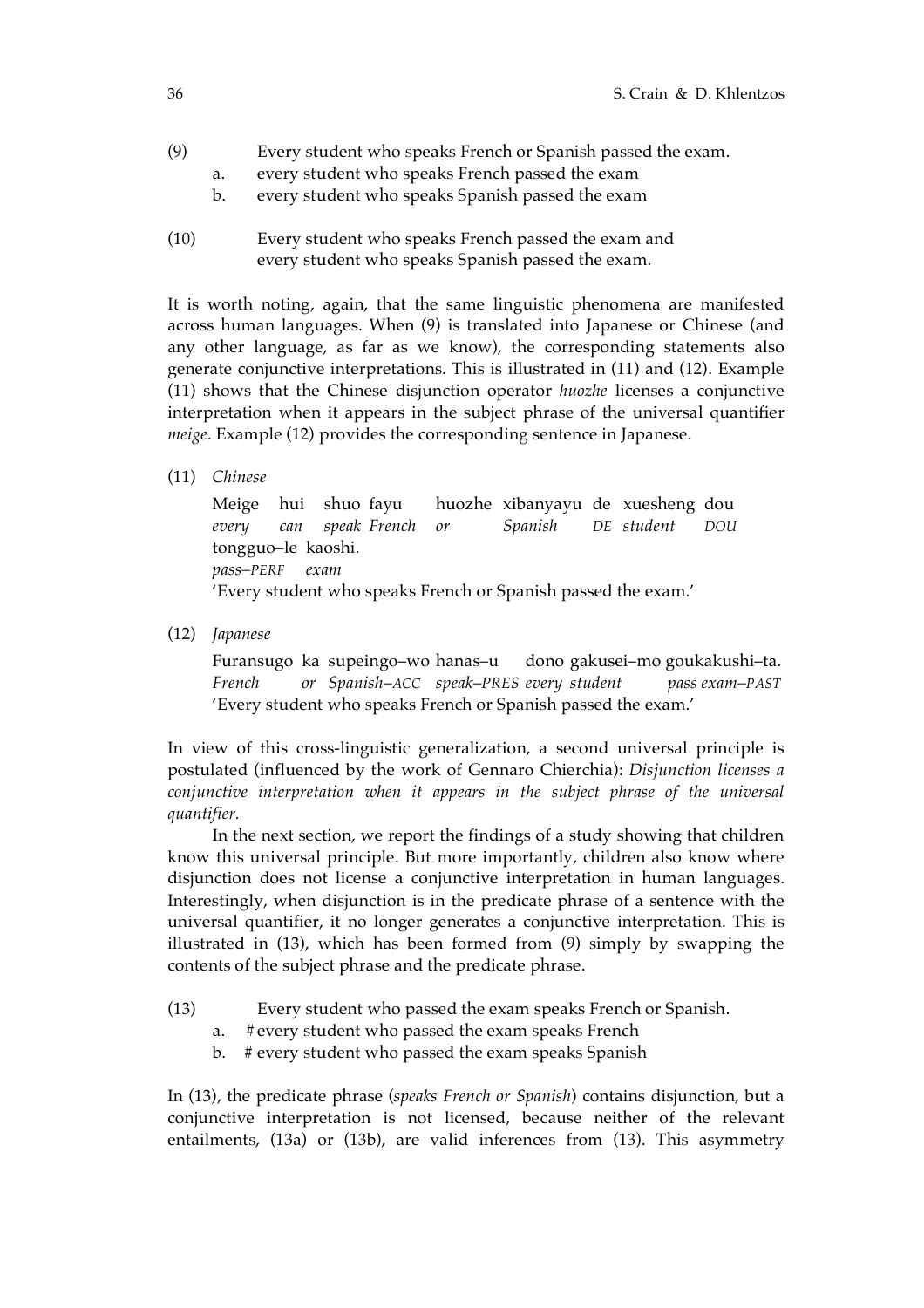between the subject and predicate phrase of the universal quantifier extends to human languages around the globe and, again, experimental investigations have revealed that children are aware, at an early age, that disjunction generates a conjunctive interpretation in the subject phrase of the universal quantifier, and children are also aware that disjunction does not generate a conjunctive interpretation in the predicate phrase of sentences with the universal quantifier.

The question naturally arises: how do children figure out that human languages interpret OR in one way in the subject phrase of the universal quantifier, and a different way in the predicate phrase? As Chierchia (2004: 94) remarks "All the action concerns meaning. Morphology or distributional patterns play no role". Chierchia concludes that the "generalization under discussion yields a particularly strong version of the poverty of stimulus argument. It is thus interesting to find out when exactly the child starts acting in an adult like manner [...]" *(ibid.)*. Since poverty of stimulus arguments are the bread and butter of both linguistic nativism and logical nativism, it is important to find out if knowledge of the asymmetry in the interpretation of disjunction in sentences with the universal quantifier emerges early in language development, albeit without decisive evidence from experience. We return to this in the next section.

First, we offer further confirmation that disjunction is inclusive–*or* in human languages. This confirmation comes from studies of how speakers interpret disjunction in sentences with certain focus operators, e.g., English *only,*  Japanese *dake*; Chinese *zhiyou*. The semantic contribution of such focus operators is quite complex. Consider the statement in (14).

(14) Only Bunny Rabbit ate a carrot or a green pepper.

This statement expresses two propositions. Following common parlance, one proposition is called the *presupposition* and the other is called the *assertion*. Simply deleting the focus expression from the original sentence yields the presupposition: *Bunny Rabbit ate a carrot or a green pepper.* For many speakers, there is an implicature of exclusivity ('not both') in the presupposition (see section 3). The second proposition is the assertion. To derive the assertion, the sentence can be further partitioned into (i) a *focus element* and (ii) a *contrast set*. Focus expressions such as *only* are typically associated with a particular linguistic expression somewhere in the sentence. This is the focus element. In (14), the focus element is *Bunny Rabbit*. Typically, the focus element receives phonological stress.

The assertion is about the contrast set. The members of the contrast set are individuals in the domain of discourse that are taken by the speaker and hearer to be alternatives to the focus element. These individuals should have been introduced into the conversational context before the sentence was produced; their existence is presupposed. In the present example, the contrast set consists of individuals being contrasted with *Bunny Rabbit*. The sentence would not be felicitous in the absence of such alternatives to Bunny Rabbit. The assertion states that the members of the contrast set *lack* the property being attributed to the focus element. In *Only Bunny Rabbit ate a carrot or a green pepper,* the assertion is the following claim: *Everybody else (being contrasted with Bunny Rabbit) did not eat a*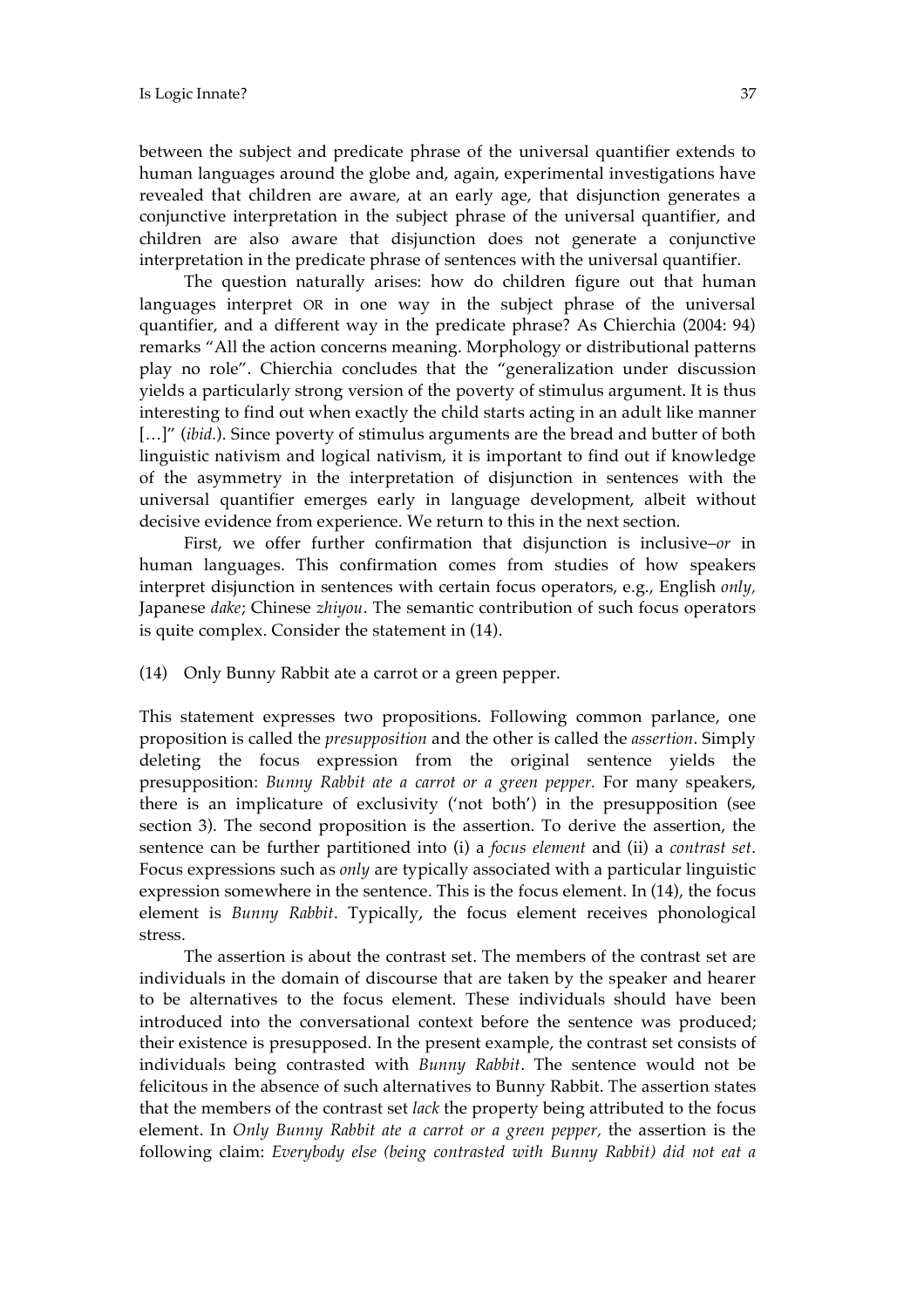*carrot or a green pepper*. The critical observation is that disjunction is in the scope of (local) negation in the assertion: … *did* not *eat a carrot* or *a green pepper*. Because disjunction appears in the scope of negation, it licenses a conjunctive interpretation: *Everybody else didn't eat a carrot and everybody else didn't eat a green pepper*. As far as we know, disjunction generates a conjunctive interpretation in all human languages when it appears in the assertion of sentences with certain focus expressions. So, Chinese sentences license a conjunctive interpretation when the disjunction operator *huozhe* appears in the scope of the focus expression *zhiyou*, and Japanese sentences license a conjunctive interpretation when the disjunction operator *ka* is in the scope of the focus expression *dake*. Therefore, a third linguistic universal has been postulated (based on joint work with Takuya Goro and Utako Minai): *Disjunction generates a conjunctive interpretation in the assertion of certain focus expressions in all human languages.*

This rests our case for concluding that all languages adopt the same meaning of OR, namely inclusive–*or*. We cited three structures that, across languages, invoke inclusive–*or*. In all three cases, moreover, it seems implausible that children learn that disjunction is inclusive–*or* based on their exposure to sentences with these structures. These joint observations are relevant for the longstanding 'nature versus nurture' controversy. A linguistic property that (i) emerges in human languages without decisive evidence from experience and (ii) is common to all human languages is a likely candidate for innate specification. A third hallmark of innateness, early emergence, will be discussed in section 7. First, though, we wish to consider one way in which languages vary in the interpretation they assign to disjunctive statements, in simple negative sentences. Since evidence of cross-linguistic variation often accompanies arguments against innateness and for an experience-dependent account of language development, it is important to show that cases of language variation do not weaken the case for logical nativism. Experience matters, of course. As child speakers grow up, they must eventually learn to use disjunction in the same way as adults do. But, as we will show, the cross-linguistic variation at issue is not compelling evidence that disjunction is exclusive–*or* in any human language.

## **7. Variation in the Interpretation of Disjunction**

It is worth asking why we didn't derive a universal principle invoking simple negative sentences such as *Max didn't eat sushi or pasta*, with negation and disjunction in the same clause. After all, this sentence also licenses a conjunctive entailment that Max didn't eat sushi *and* Max didn't eat pasta, at least in English. Why was it necessary to add the proviso that negation had to be in a higher clause than disjunction in order to ensure that a conjunctive interpretation was generated? The problem is that, if we translate the simple English sentence *Max didn't eat sushi or pasta* into certain other languages, including Japanese, Russian, and Hungarian, the corresponding sentences in these languages do not generate a conjunctive interpretation. As example (15) illustrates, adult speakers of Japanese interpret (15) to mean that the pig didn't eat the carrot or the pig didn't eat the green pepper. Despite the appearance of the disjunction operator *ka* under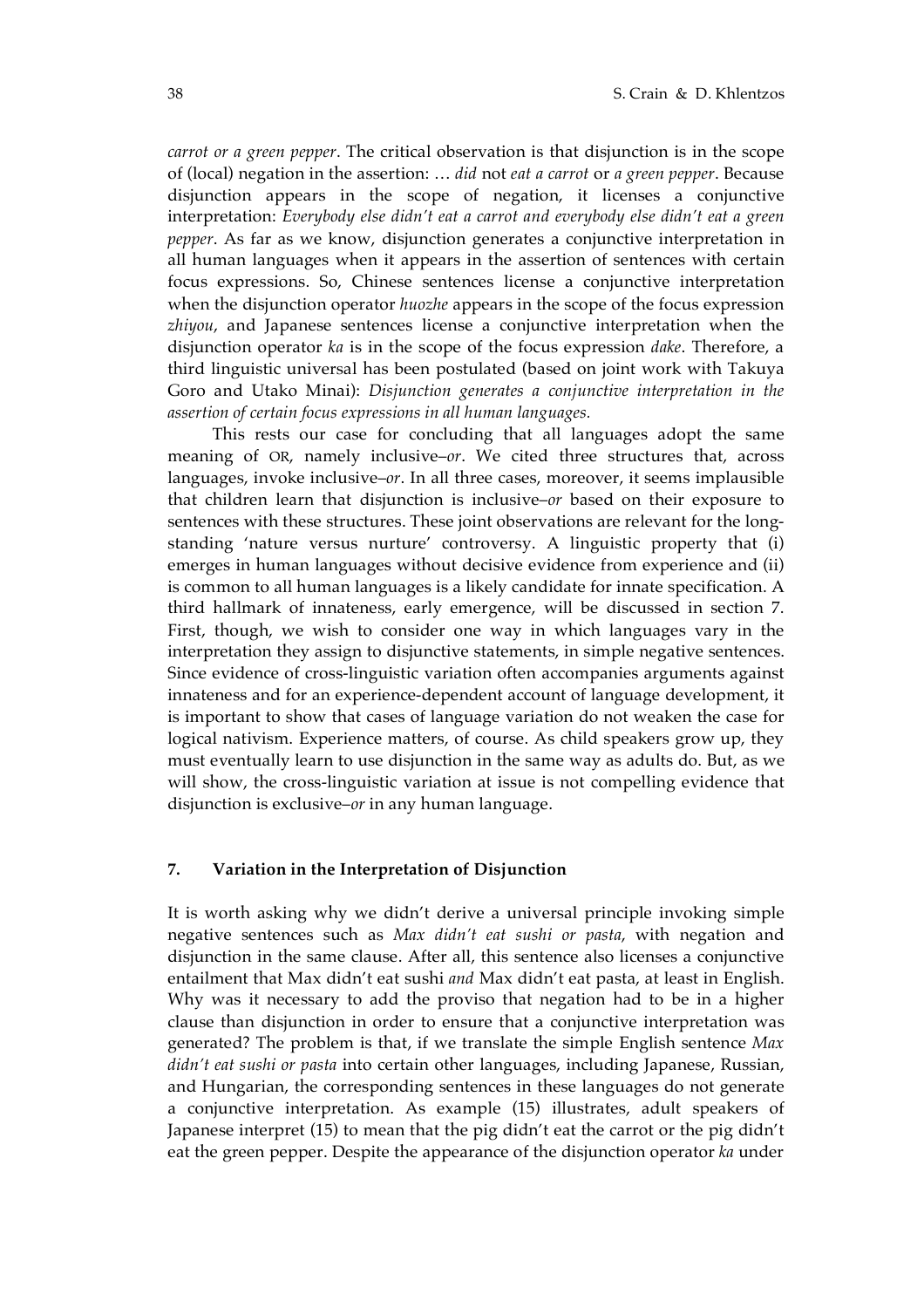local negation in the surface syntax, *ka* is interpreted as if it has scope over negation.

(15) *Japanese*

Butasan–wa ninjin **ka** pi'iman–wo tabe–**nakat**–ta. *pig–TOP carrot or green.pepper–ACC eat–NEG–PAST* 'The pig didn't eat the carrot *or* the pig didn't eat the green pepper.' *lit.*: 'The pig didn't eat the carrot or the green pepper.'

Pursuing a suggestion by Szabolcsi (2002), Goro (2004) proposed that languages are partitioned into classes by a 'parameter'. According to this parameter, the disjunction operator is a *positive polarity item* (like English *some*) in one class of languages, but not in another class of languages (including English and German, among others). By definition, a positive polarity item must be interpreted as if it were positioned outside the scope of negation ( $OR > NEG$ ), rather than in the scope of negation (NEG  $>$  OR). The Japanese setting of the parameter is (OR  $>$ NEG), so a paraphrase of (15) would be: *It is a carrot or a green pepper that the pig didn't eat*. On this setting of the parameter, negation does not take scope over disjunction, so no conjunctive interpretation is generated. On the English setting of the parameter (NEG  $>$  OR), disjunction is interpreted under negation, so (15) would be paraphrased in English as *The pig didn't eat a carrot or a green pepper*. In this case, a conjunctive entailment is generated.

Based on considerations of language learnability, Goro made an intriguing prediction — that young Japanese-speaking children would initially generate a conjunctive entailment in simple negative disjunctive sentences, in contrast to adult speakers of Japanese. The prediction was based on the observation that the two settings of the parameter are in a subset/superset relation. Setting aside the implicature of exclusivity, on the Japanese/Russian setting of the parameter, (15) is (logically) true in three different sets of circumstances; when the pig didn't eat a carrot, but did eat a green pepper, when it didn't eat a green pepper, but did eat a carrot, and when it didn't eat either one. These are the circumstances associated with the inclusive–*or* interpretation of disjunction when disjunction takes scope over negation (OR > NEG). On the English/German setting of the parameter, negation takes scope over disjunction (NEG  $>$  OR). On this setting, (15) is true in just one set of circumstances, namely ones in which the pig didn't eat either a carrot or a green pepper. This parameter setting also invokes the inclusive–*or* interpretation of disjunction. This means that disjunction has the inclusive–*or* interpretation on both settings of the parameter. What changes, according to the setting of the parameter, is the scope relations between disjunction and negation.

Notice that one setting of the parameter (NEG  $>$  OR; English/German) makes the statement of (15) true in a subset of the circumstances corresponding to the other setting (OR > NEG; Japanese/Russian). The *semantic subset principle* dictates that, whenever parameter values are in a subset/superset relation, the *language acquisition device* compels children to initially select the subset value (Crain, Ni & Conway 1994). The semantic subset principle anticipates that the subset reading (NEG > OR; English/German) will be children's initial setting (i.e. the default). Based on this line of reasoning, Goro (2004) predicted that children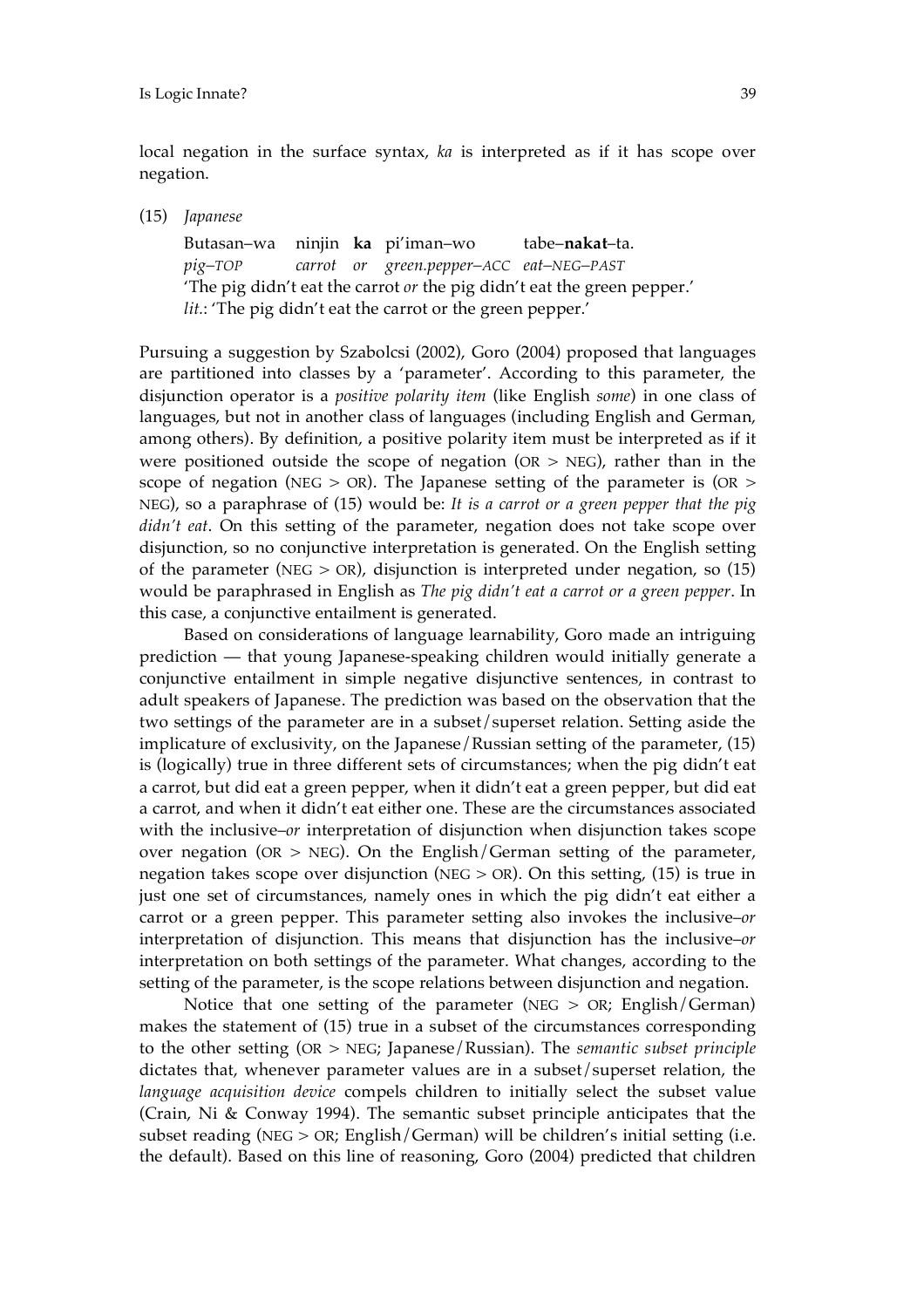learning Japanese would initially interpret (15) in the same way as Englishspeaking children and adults. The prediction was confirmed in an experimental investigation of 4- and 5-year-old Japanese-speaking children by Goro & Akiba (2004). They found that young Japanese-speaking children consistently licensed a conjunctive entailment in response to statements like (15). This empirical finding reinforces the conclusion that human languages invoke the inclusive–*or* meaning of disjunction, as in classical logic (Crain, Goro & Thornton 2006).

According to the parameter under consideration, there are two classes of languages. In one class, which includes Japanese and Chinese, disjunction is a positive polarity item; in the other class, which includes English and German, disjunction is not a positive polarity item. By definition, a positive polarity item must take scope over negation. English *some* meets this definition of a positive polarity item, as (16) illustrates. If *some* were to be interpreted within the scope of negation, then the sentence would mean Ted didn't eat *any* kangaroo. Instead, it means *There is some kangaroo that Ted didn't eat*.

(16) Ted did**n't** eat **some** kangaroo. 'There is some kangaroo that Ted didn't eat.'

Positive polarity items (e.g., English *some*, Chinese *huozhe,* Japanese *ka*) are interpreted as having scope over negation just in case the positive polarity item and negation are in the same clause. However, if negation appears in a higher clause than the one containing the positive polarity item, then negation takes scope over the polarity item, as long as negation c-commands disjunction (and there are no intervening quantificational expressions). Example (17) illustrates this for English *some*.

(17) You did**n't** convince me that Ted ate **some** kangaroo. 'You didn't convince me that Ted ate any kangaroo.'

If Chinese disjunction operator *huozhe* and the Japanese disjunction operator *ka* are positive polarity items, as Goro suggests, then Chinese and Japanese should be expected to adhere to de Morgan's laws in sentences in which negation appears in a higher clause than the clause that contains *huozhe* or *ka*, as we have seen.

## **8. Children's Interpretation of Disjunction**

There are several studies showing that young children know that disjunctive words in human languages correspond to inclusive–*or*. We begin with disjunction in the scope of focus expressions. Recent experimental research has sought to determine whether or not children know the two meaning components of sentences with certain focus expressions. In a series of studies (see, e.g., Crain, Goro & Minai 2007), we investigated children's interpretation of *or/ka* to assess their knowledge of the semantics of *only/dake.* The research strategy was to investigate children's interpretation of disjunction *or/ka* in the presupposition of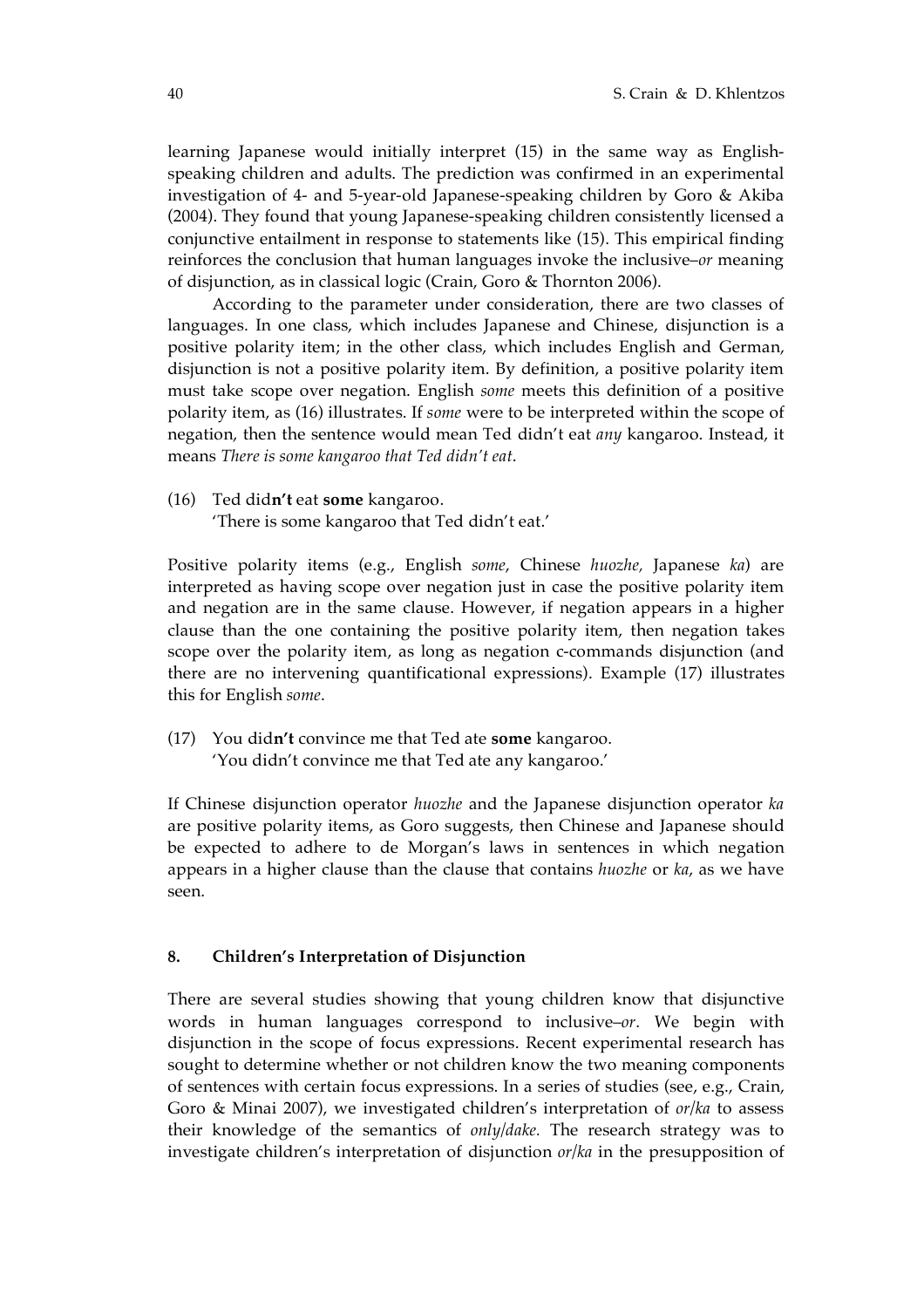sentences with the focus operator *only/dake* in one experiment, and in the assertion in a second experiment. One of the test sentences was (18).

| (18) | a. | Only Bunny Rabbit ate a carrot or a green pepper.  |                                                    |  |            | English  |  |  |
|------|----|----------------------------------------------------|----------------------------------------------------|--|------------|----------|--|--|
|      | b. | Usagichan-dake-ga ninjin ka pi'iman-wo             |                                                    |  | taberu-yo. | Japanese |  |  |
|      |    | rabbit-only-NOM carrot or green.pepper-ACC eat-DEC |                                                    |  |            |          |  |  |
|      |    | 'Only Bunny Rabbit ate a carrot or a green pepper' |                                                    |  |            |          |  |  |
|      |    | <i>Presupposition:</i>                             | Bunny Rabbit ate a carrot or a green pepper.       |  |            |          |  |  |
|      |    | Assertion:                                         | Everyone else (being contrasted with Bunny Rabbit) |  |            |          |  |  |
|      |    |                                                    | did not eat a carrot or a green pepper.            |  |            |          |  |  |

As indicated, the disjunction operators *or/ka* in (18) yield *disjunctive* truth conditions in the presupposition. Suppose, then, that children assign the adult interpretation to *or/ka* in the presupposition. If so, children should accept sentences (18) in the situation where Bunny Rabbit ate a carrot but not a green pepper. This was Experiment I.

In the assertion, *or/ka* licenses a conjunctive interpretation — everyone else did not eat a carrot and did not eat a green pepper. Consequently, if children assign the correct interpretation to *or/ka* in the assertion, they should reject (18) in the situation in which Cookie Monster ate a green pepper (while, again, Bunny Rabbit ate a carrot but not a green pepper). This is Experiment II.

To summarize, if children understand both the presupposition and the assertion of *Only Bunny Rabbit ate a carrot or a green pepper,* then they should accept it in Experiment I, but reject it in Experiment II.

The experiments in English and Japanese were identical in design, with only minimal changes in some of the toy props. The experiment adopted the Truth Value Judgment task, in the prediction mode (Chierchia *et al.* 2001, Crain & Thornton 1998). There were two experimenters. One of them acted out the stories using the toy props, and the other manipulated the puppet, Kermit the Frog. While the story was being acted out, the puppet watched along with the child subject. In each trial, the story was interrupted — after the introduction of the characters and a description of the situation — so that the puppet could make a prediction about what he thought would happen. Then, the story was resumed, and its final outcome provided the experimental context against which the subject evaluated the target sentence, which had been presented as the puppet's prediction. The puppet repeated his prediction at the end of each story, and then the child subject was asked whether the puppet's prediction had been right or wrong.

The main finding was that both English-speaking children and Japanesespeaking children consistently accepted the test sentences in Experiment I in both languages, and children consistently rejected the test sentences in Experiment II in both. The two groups of children showed no significantly different behavior in interpreting disjunction within sentences containing a focus operator, *only* versus *dake*. The high rejection rate in Experiment II shows that children assigned a conjunctive interpretation to disjunction in the assertion of sentences with the focus expression *only/dake*.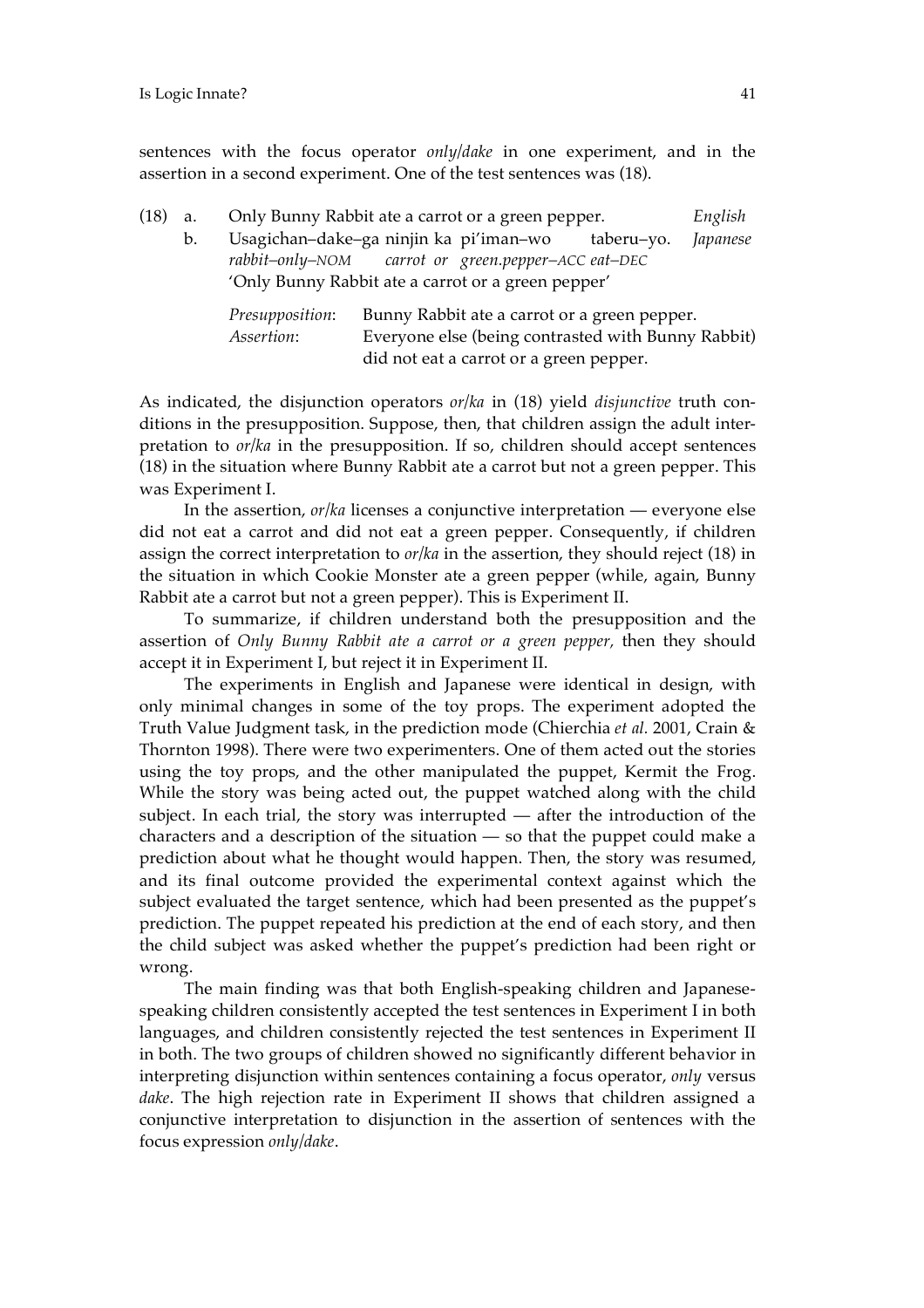Another series of experimental studies investigated children's knowledge of the asymmetrical interpretation of disjunction in sentences with the universal quantifier. Several studies have investigated the truth conditions children associate with disjunction in the subject phrase and in the predicate phrase of the universal quantifier. For example, in studies (e.g., Boster & Crain 1993, Gualmini, Meroni & Crain 2003) using the Truth Value Judgment task, children were asked to evaluate sentences like (19) and (20), posed by a puppet, Kermit the Frog.

- (19) Every woman bought eggs or bananas.
- (20) Every woman who bought eggs or bananas got a basket.

In one condition, sentences like (19) were presented to children in a context in which some of the women bought eggs, but none of them bought bananas. The child subjects consistently accepted test sentences like (19) in this condition, showing that they assigned a 'disjunctive' interpretation to *or* in the subject phrase of the universal quantifier, *every*. In a second condition, children were presented with sentences like (20) in a context in which women who bought eggs received a basket, but not women who bought bananas. The child subjects consistently rejected the test sentences in this condition. This finding is evidence that children generated a conjunctive interpretation for disjunction in the subject phrase of *every*. This asymmetry in children's responses in the two conditions demonstrates their knowledge of the asymmetry in the two grammatical structures associated with the universal quantifier–the subject phrase and the predicate phrase. The findings represent a challenge to the experience-dependent approach to language acquisition. The challenge is posed by the asymmetry in the interpretation of the same disjunction *or*, in the subject phrase versus the predicate phrase of the universal quantifier, since the distinction is one of interpretation, not the distribution, of lexical items.

The case for logical nativism is also supported by evidence that Englishspeaking children respect de Morgan's laws at an early age. If adults judge that negated disjunctions license conjunctive entailments, then children must acquire the capacity to make similar judgments as they grow into adulthood. But that leaves a lot of time for exposure to a lot of data. But if very young children demonstrate knowledge of the semantic principles that characterize adult linguistic competence, then that would compress the acquisition problem considerably. Of course, no-one can ever prove that 2-year-old children have not already utilized a vast range of data, but the case for logical nativism is strengthened if it can be demonstrated that 2-year-old children adhere to de Morgan's laws before they are *plausibly* exposed to the data needed by learningtheoretic accounts. We will discuss one candidate for a learning-theoretic account in the next section. First, we present further empirical evidence for logical nativism based on experimental studies of 2-year-old English-speaking children.

In an ongoing longitudinal study of four 2-year-olds, we have presented them with negated disjunctions, and have recorded their behavioral and verbal responses. On a typical trial in one condition, children are shown three dogs, a white one, a brown one and a black one. Kermit the Frog, who is manipulated by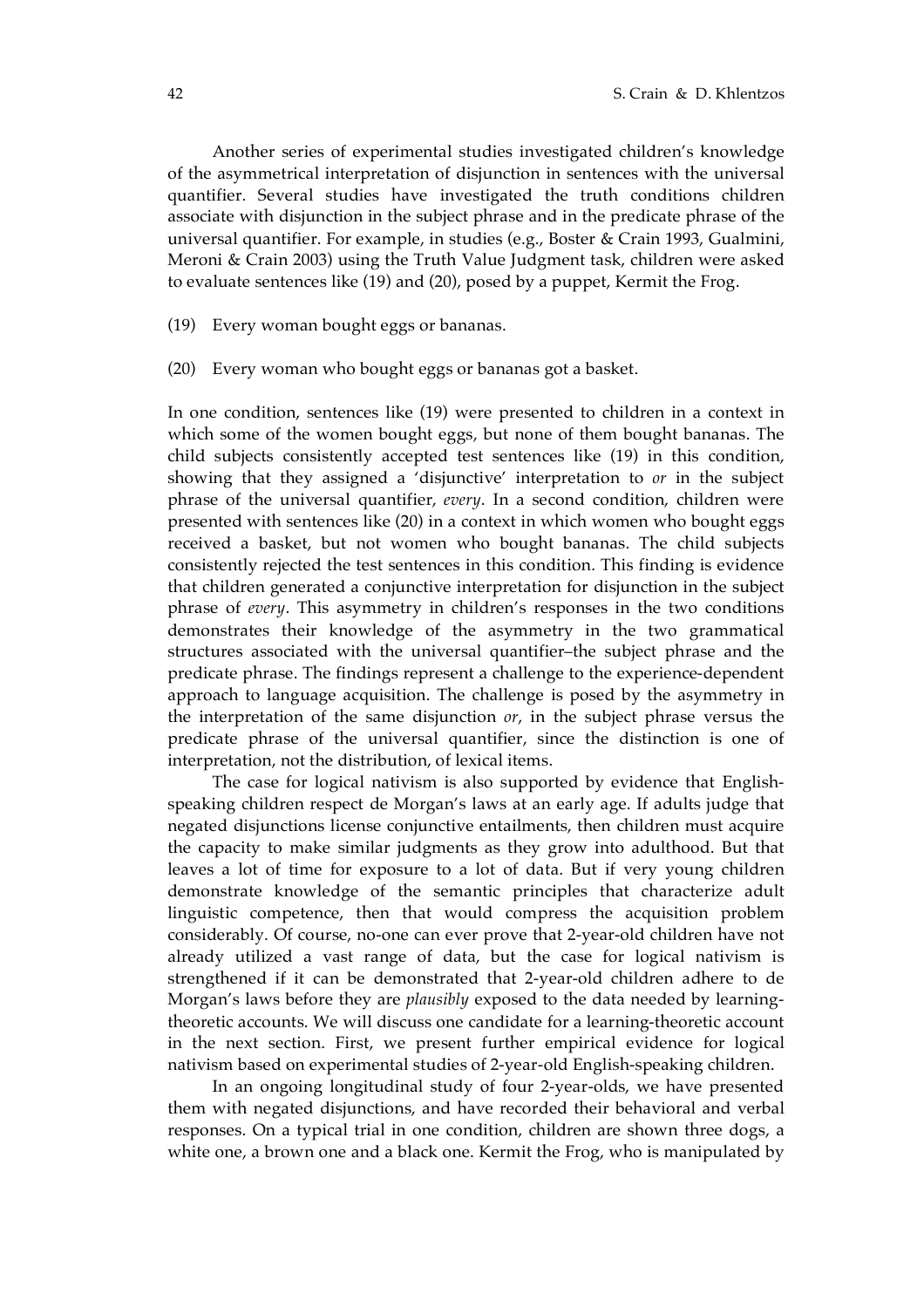$\overline{a}$ 

the experimenter, indicates that he wants to play with a dog. The experimenter then holds up the three dogs. Then Kermit says: "I don't want to play with the white dog or the brown dog". If children adhere to de Morgan's laws, they are expected to give Kermit the black dog. In another condition, negated disjunctions are used in *wh*-questions, such as *Who doesn't have A or B?*. On a typical trial, an array of characters are introduced, some with yo-yo's, some with sponge balls, and some with strawberries. Then, the target question is posed to children: *Who doesn't have a yo-yo or a sponge ball?*. One of the youngest children consistently responded in conformity with the conjunctive entailment beginning on the very first trial, at age 2;3. Other children produced consistent adult-like responses later than this, but all four children consistently respond in ways that demonstrate knowledge that negated disjunction yield conjunctive entailments by age 2;10. The transcripts of parental input reveal that children experience little evidence that disjunction is inclusive–*or*. The vast majority of the input is consistent with exclusive–*or*, so this interpretation would be adopted by many children if it were a possible semantic option in human languages. The fact that all four of the 2 year-olds we have tested have reached the opposite conclusion, that disjunction is inclusive–*or*, supports our claim that inclusive–*or* emerges in children's grammars in the absence of decisive evidence from experience. Emergence in the absence of experience is one of the hallmarks of innateness.

In this section, we produced empirical grounds for believing the inclusive– *or* interpretation of disjunction is universal and innate. The evidence from young children regarding their understanding of negated disjunctions seems compelling. Once they understand the meaning of *or* and *ka* they assent to the conjunctive entailments supported by de Morgan's laws, even for statements that do not obey de Morgan's laws for adult speakers, as in Japanese. Obviously, children do not learn to obey de Morgan's laws by observing how adults interpret disjunction. We think the conclusion to draw is, therefore, that children do not learn the meaning of disjunction; they bring knowledge that the meaning of disjunction is inclusive–*or* to the task of language development.<sup>5</sup>

In the next section, we consider what it would actually take for children to *learn* the meaning of disjunction. We will consider how children might learn the meaning of logical connectives, including disjunction, by observing how people use these connectives in drawing inferences. Once it is laid out for examination, such a learning story seems to us to be highly implausible. Then we summon some *a priori* arguments against such learning accounts.

<sup>5</sup> One common argument against the universality of ∨-disjunction is that there is at least one language, namely Latin, which has separate words for inclusive and exclusive disjunction, *vel* and *aut* respectively, so that there is no such thing as *the* meaning of OR in Latin — in this language OR has two meanings, depending on whether it is inclusive or exclusive disjunction one has in mind. But Jennings (2001) has convincingly refuted this "mythical supposition", as he calls it. For if *aut* really did mean ⊕, then negating a sentence such as *Timebat tribunos aut plebes* 'One feared the magistrates or the mob' ought to produce a sentence meaning that everyone either feared both or neither. But this is not what *Nemo timebat tribunos aut plebes* means at all — it means that no one feared either, precisely as the inclusive interpretation of *aut* predicts.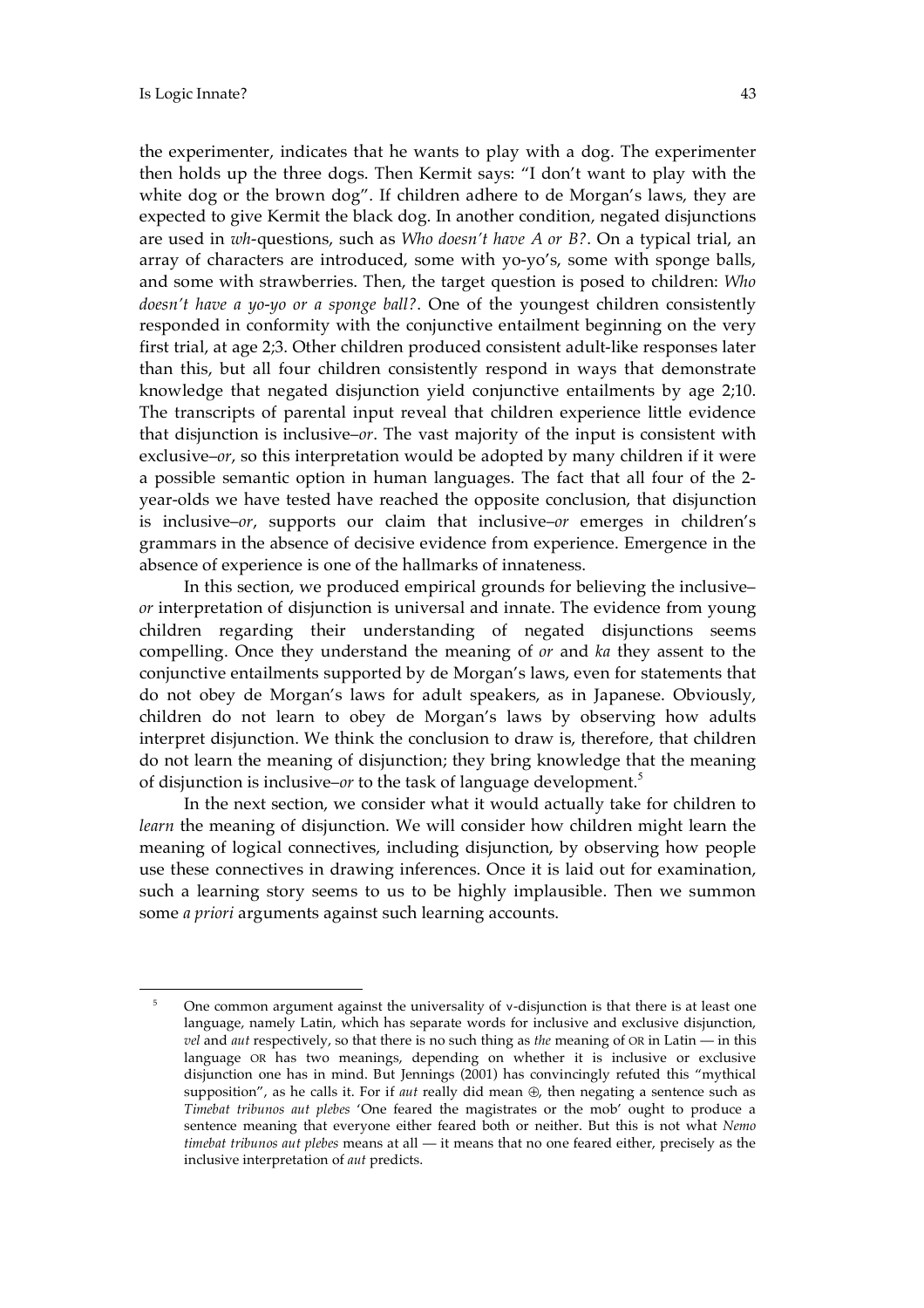## **9. Learning by Inference Rules**

Some claim that there is a straightforward solution to the language-learning problem for a finite logical vocabulary: learning the meanings of logical expressions is simply a matter of learning the inferential rules associated with these expressions. This is the claim of Conceptual Role Semantics  $(CRS)$ <sup>6</sup> Advocates of CRS attempt to explain our knowledge of the meaning of logical expressions by exploiting the role these expressions play in inferences. Thus, we can imagine that children learn the rules of logic in the same way they learn the rules of chess or any other game: someone instructs them in the rules or, more likely, they observe the linguistic behaviour of others who know the rules. On this account, there are no alternative hypotheses involved, just like the kinds of meaning-stipulations that are required for learning "a knight can move two squares vertically and one horizontally or two horizontally and one vertically".

Admittedly, there is an undeniable appeal to this type of account. And, the CRS account could plausibly explain how even young learners come to use AND, based on experience. The requisite experience consists of observing the patterns of inference that involve AND, namely its introduction rule (&I):

(21)  $A \t B$  $\overline{A \& B}$ 

and its elimination rule  $(\&E)$ :

$$
\begin{array}{cc}\n\text{(22)} & \frac{\text{A} \& \text{B}}{\text{A} & \text{B}} \\
\end{array}
$$

 $\overline{a}$ 

All the learner needs to learn the meaning of AND is to be shown these rules, (&I) and (&E). No testing of hypotheses is involved, according to CRS.

However, an account of meaning via exposure to inference rules does not generalize to other logical constants. Consider how children would learn the meaning of OR. Earlier we argued that human languages validate the introduction rule for OR, Weakening (∨I) — see (1)–(2). However, English-speaking adults find direct statements of Weakening unacceptable, so they are not likely to use Weakening in the simple form. Although adults assent to the validity of Weakening if this rule is validated for them via a step involving Existential Generalization, it is highly implausible that children learn that disjunction is inclusive–*or* by observing adults using this complex form of inference. Even if adults were to use disjunction in this way, this kind of input is just too exotic to be available in sufficient quantities to ensure that all children learning English, or any other language, reach the conclusion that the meaning of disjunction is inclusive–*or*. Therefore, this inference rule is not a likely source of evidence for children that the meaning of disjunction is inclusive–*or*. Yet, as we have seen,

The view originated with Wittgenstein's (1953) thesis that meaning is use and was developed further by Sellars (1969). Proponents of CRS today include Block (1986, 1987), Brandom (2000), Field (1977, 2001), Harman (1987), Horwich (1998), Miller & Johnson–Laird (1976).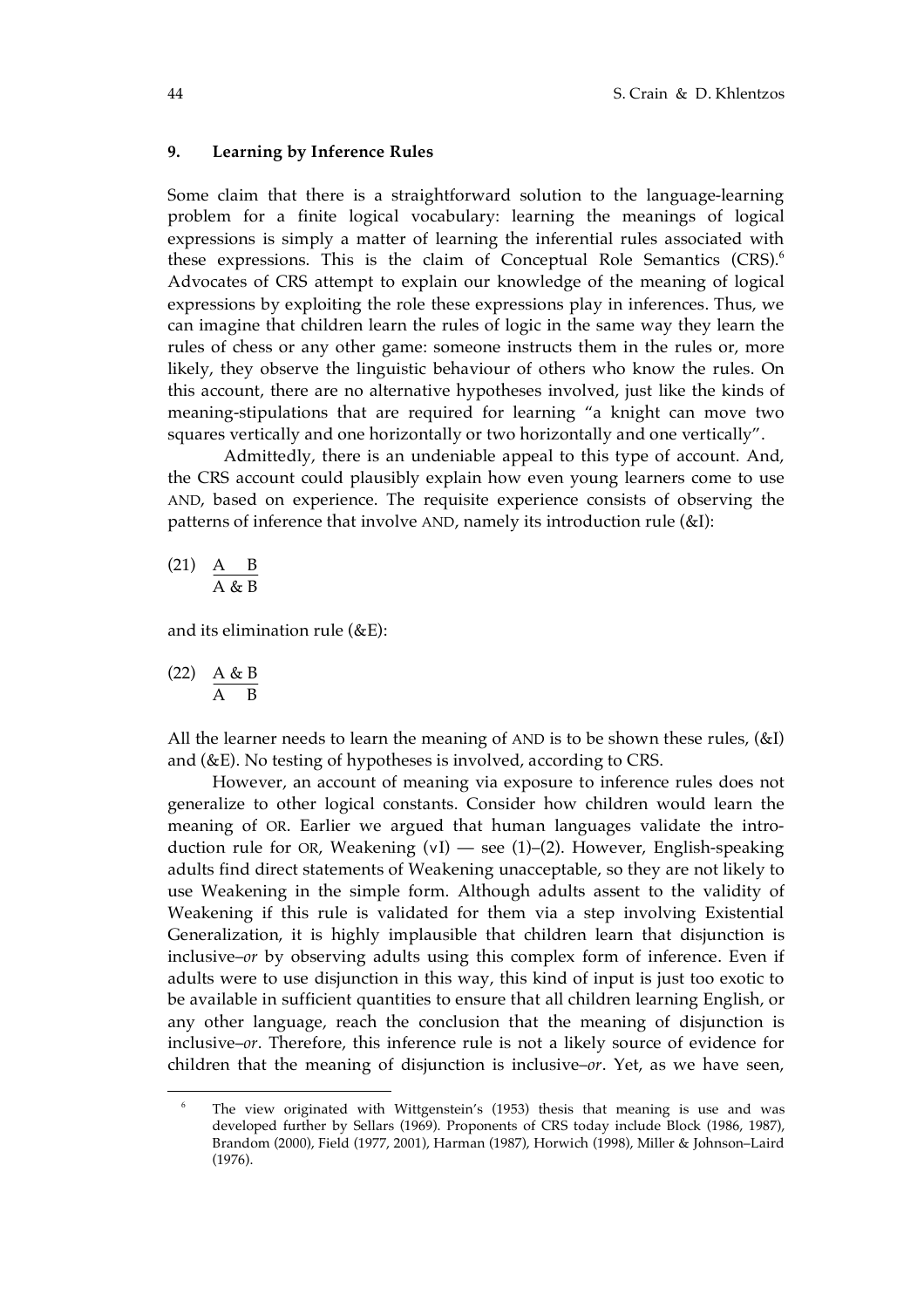even 2-year-old English-speaking children seem to have reached just this conclusion.

This brings us to the elimination rule for disjunction, (∨E):



Disjunction Elimination (∨E) works in the following way: To prove that some conclusion *C* follows from a disjunction *A* ∨ *B*, we need to establish that *C* follows from each of the disjuncts *A*, *B* in turn. If so, then *C* must follow from the disjunction  $A \vee B$  since it has been shown that, irrespective of which specific disjunct holds, C follows. The disjuncts are bracketed to indicate that we are not committed to them by the end of our demonstration — they are 'discharged', i.e. removed from the list of assumptions to which we are committed.

Here is a simple illustration. Suppose we wish to show *Alice did not hear the telephone* can be derived from the disjunctive claim *Alice was out of the house or Alice was fast asleep*. We proceed by first assuming the left hand disjunct (LH), *Alice was out*, showing that if she was out, then she would not have heard the telephone in the house ring. We then assume the right hand disjunct (RH) *Alice was fast asleep*. Knowing how soundly Alice sleeps, we are able to derive the conclusion that she would not have heard the phone from the assumption that she was fast asleep. We don't know whether she was out at that time or fast asleep, but let's suppose since on either alternative she would not have heard the telephone ring, we have established that C *Alice did not hear the telephone* follows from *Alice was either out of the house or fast asleep*. Clearly, we are not committed to believing categorically that she was out nor are we categorically committed to believing she was fast asleep. We're committed only to believing that one or the other alternative held, i.e. we're committed to believing the disjunction *Either Alice was out of the house or fast asleep*. So we discharge both disjuncts *Alice was out*, and *Alice was asleep*.

We can formally vindicate the requisite conjunctive entailment of  $\neg A \& \neg B$ by  $\neg(A \lor B)$  as follows:

| 1. $\neg(A \vee B)$ | Assumption              | 6. B       |                                 | Hypothesis |
|---------------------|-------------------------|------------|---------------------------------|------------|
| 2. A                | Hypothesis              |            | 7. $A \vee B$                   | 6 vI       |
| $3. A \vee B$       | 2 vI                    | $8. \perp$ |                                 | 1, 7 &I    |
| 4. $\perp$          | $1, 3 \; \mathcal{S}$ I |            | 9. $\neg B$                     | 6, 8 RAA   |
| 5. $\neg A$         | 2, 4 RAA                |            | 10. $\neg A \& \neg B$ 5, 9 & I |            |

The child whose knowledge of the meaning of OR consisted in knowledge of the inference rules of *or*-introduction and *or*-elimination would know that the meaning of the English word *or* is inclusive–*or*. Yet even if these particular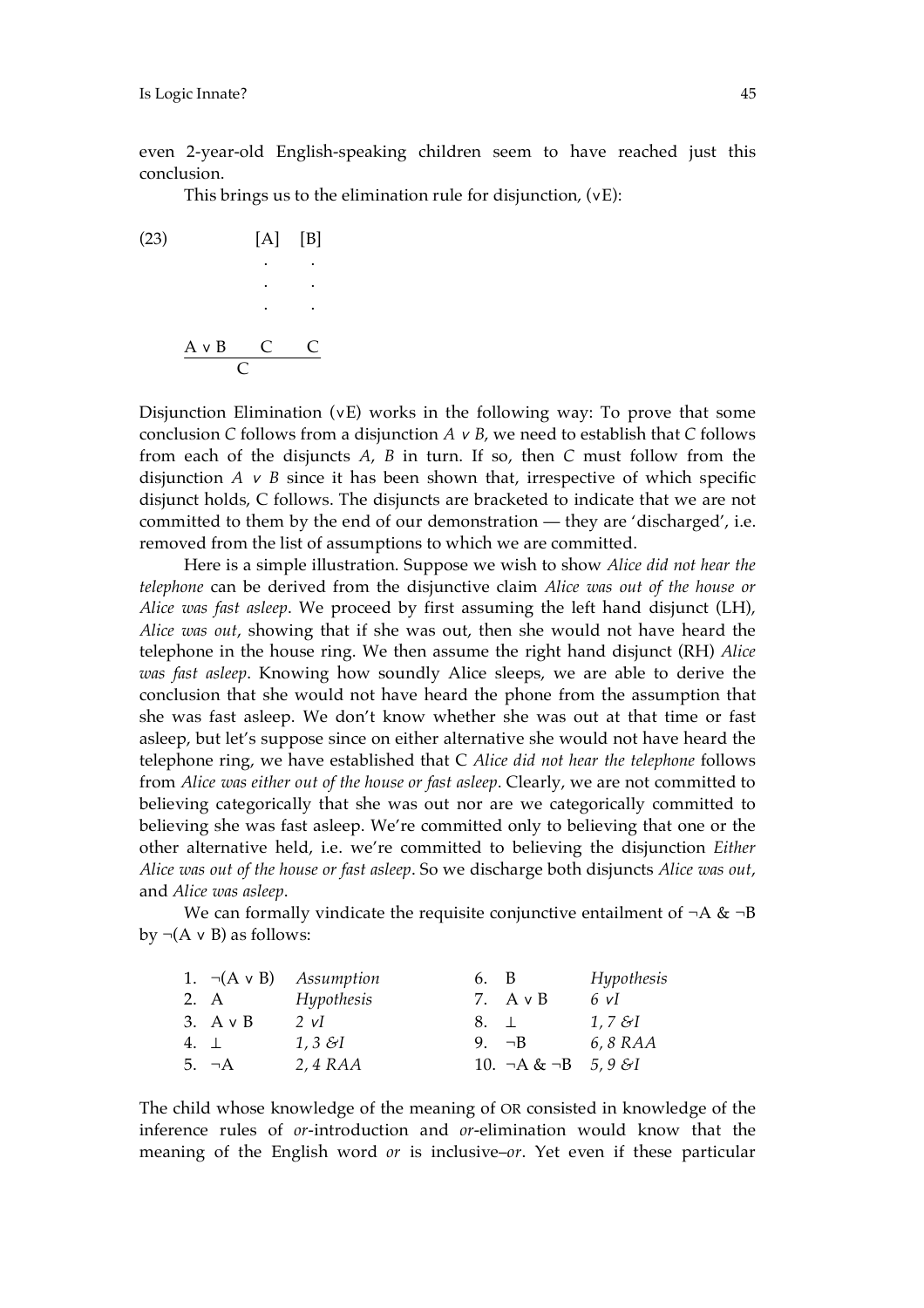inference rules for *or* are constitutive of the meaning of OR, it is quite another matter to conclude that these inferences rules are available in the primary linguistic data (PLD) to which children are exposed. Disjunction Elimination, (∨E), in particular is a highly sophisticated rule that young adults typically struggle with in the logic classes. Why would young adults struggle if, as children, they tacitly grasped this inference rule when they first learned the meaning of OR? It is even less plausible to suppose that young children should have any idea of the discharge of assumptions or sub-derivations. But such knowledge is a prerequisite to understanding the bare notion of disjunction using Disjunction Elimination.

A simpler Elimination Rule for disjunction, Disjunctive Syllogism, presents itself as a far more plausible candidate for something a child might learn that could serve to fix the meaning of OR:

$$
\begin{array}{cc}\n\text{(24)} & A \lor B & \neg A \\
\hline\nB\n\end{array}
$$

Disjunctive Syllogism, unlike Disjunction Elimination, seems highly learnable. The 'elimination of alternatives' would seem to be a fairly primitive conceptual resource. It has been suggested that it is available even to creatures far simpler than humans. It is reasonable to suppose that a pattern of inference that plausibly predates the advent of language would be made explicit in the logic of human languages, and recognized as sound by young language-learners. If this were indeed so then there would no longer be any need for the child to acquire the concept of disjunction by learning the meaning of OR since s/he would already possess the concept in using elimination of alternatives. Even if this speculation were to prove wrong, however, Disjunctive Syllogism could not *by itself* fix the meaning of OR since it holds for *both* inclusive and exclusive disjunction and thus fails to distinguish between them.

So far, we have concluded that the child's PLD is unlikely to contain instances of those inference rules, such as Weakening and Disjunction Elimination, that could serve as the basis for learning the meaning of OR. We established earlier that language-users are committed to Weakening as a sound form of inference governing their understanding of OR *even if they do not in general recognize this fact*. But in light of this latter point, Weakening is highly unlikely to appear in the primary (or other) linguistic data available to the child, so it cannot serve to fix the meaning of OR. Of the two Elimination Rules canvassed for OR, Disjunction Elimination and Disjunctive Syllogism, the former is wildly implausible as a possible route for a child to acquire the meaning of OR, because of its sheer conceptual complexity. Disjunctive Syllogism failed for exactly the opposite reason: given the pre-linguistic child's reasoning proclivities, its conceptual simplicity suggests it might already be available to the child prior to any acquisition of the meaning of OR. Yet, regardless, it is too weak by itself to fix the meaning of OR since it does not distinguish the exclusive reading of disjunction from the inclusive one.

In sum, the account of learning offered by CRS seems implausible, with the possible exception of the acquisition of the meaning of conjunction. Such worries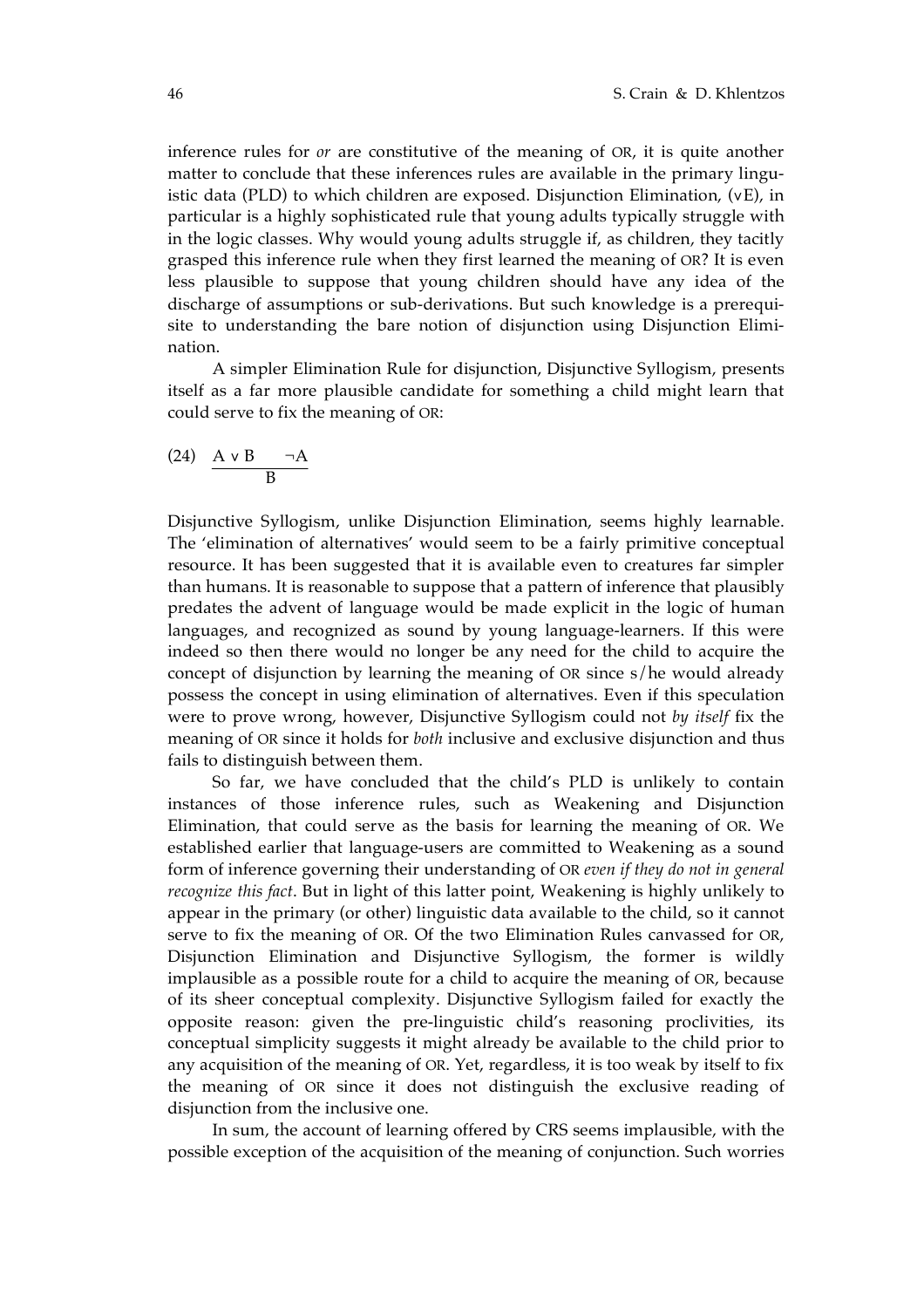pale into insignificance, however, when compared to Prior's (1978) famous problem for CRS accounts of the logical constants. Prior invented a logical constant 'TONK' with the following introduction and elimination rules:

(25) 
$$
\frac{A}{A \text{ TONK } B} \qquad \frac{B}{A \text{ TONK } B}
$$

(26) 
$$
\frac{A \text{ TONK } B}{A} \qquad \frac{A \text{ TONK } B}{B}
$$

Prior then used these inference rules to prove that any two arbitrary sentences were identical:

(27)  
\n(TONK I) 
$$
\overline{A} \overline{TONK} B
$$
  $\overline{A} \overline{TONK} B$   
\n(TONK E)  $\underline{B}$   $\underline{A}$   
\n $(1, 2 \leftrightarrow 1)$   $\overline{A} \leftrightarrow B$ 

Of course, TONK is an incoherent rule. It grafts the introduction rule for OR onto the elimination rule for 'and'. Prior's point was that a purely inferentialist account of the meaning of the logical constants, such as CRS, doesn't have the resources to say what is wrong with the acquisition of the meaning of TONK. We think what has gone wrong with CRS is that nature hasn't designed us to be CRS machines. Instead, it has engineered us through evolution to be creatures with rich conceptual resources to check the reliability of our mental representations. The upshot is that CRS does not, in principle, provide an adequate model of how language-learners acquire the meanings of logical constants such as OR. Of course, we think the meanings are not learned at all, but are innately specified. We now proceed to offer two *a priori* arguments for logical nativism, one based on Quine's (1979) critique of logical positivism, and one based on Fodor's (1980) argument for the innateness of primitive lexical concepts.

## **10. Quine's Critique of Truth by Convention**

Like the rest of his logical positivist peers, Carnap (1937) sought to account for the necessity of logical and mathematical truths. Carnap offered a linguistic account of necessity: The necessary truths of a given language L are simply those generated by linguistic stipulations that determine L, stipulations that are purely conventional. Moreover, it is because necessary truths are really disguised linguistic stipulations that they can be known *a priori* to be true. For the logical positivists, necessary truths are true irrespective of how the world happens to be since they are *true in virtue of meaning*.

Take the logical truth known as the *Law of Non-Contradiction* (LNC): 'It is not the case that p and not p are both true'. According to Carnap, once we know what the logical operators NOT and AND mean, we have *a priori* knowledge of the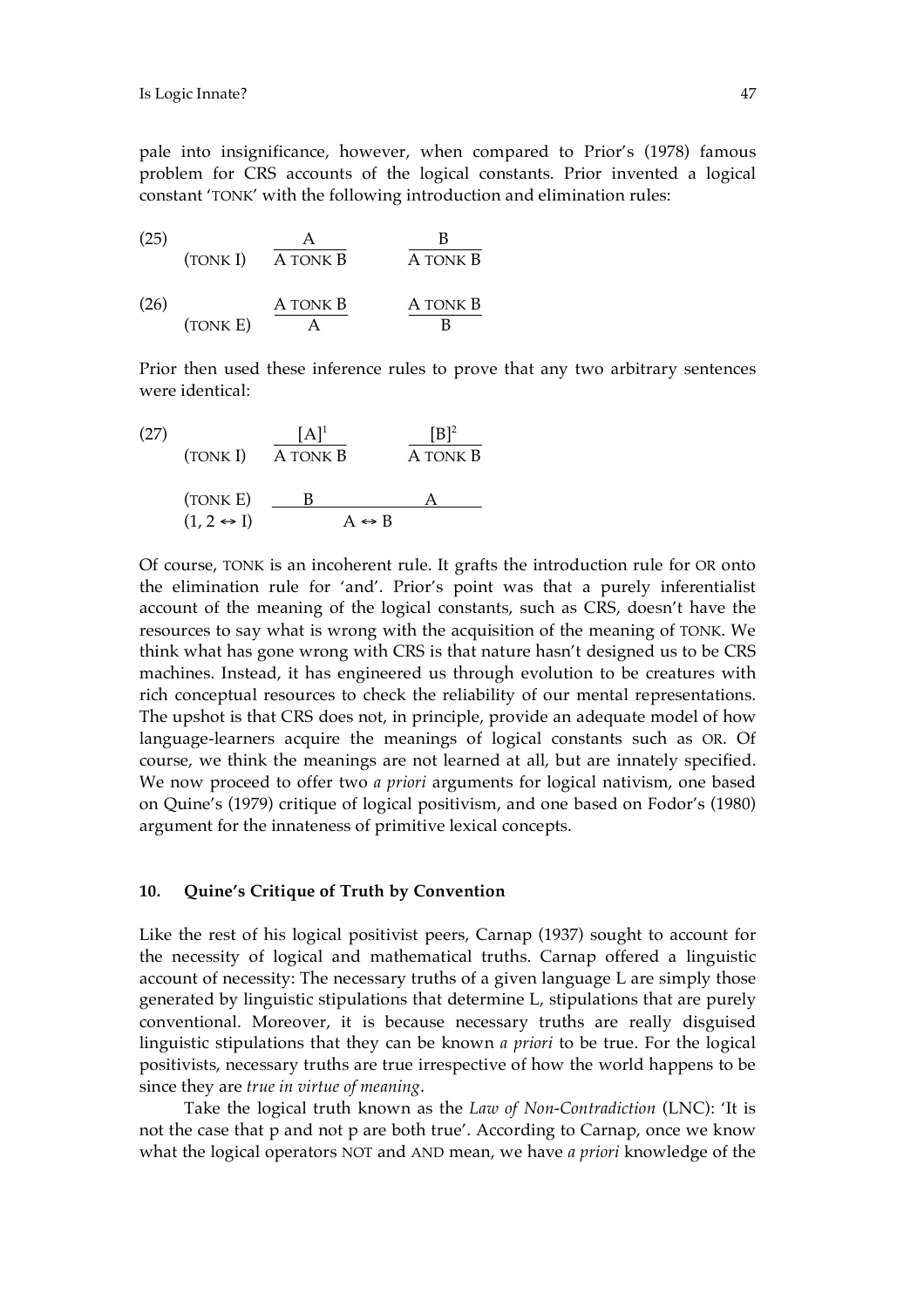truth of the LNC: It simply *follows from* the meanings of NOT and AND.

Quine's objection was simplicity itself. The conventionalist account just rehearsed makes essential use of the notion of 'follows from', i.e. of *logical consequence*. So, according to the Carnapian account of logical necessity, our *a priori* knowledge of logical truths does not simply arise from our knowledge of the conventional linguistic meanings we have adopted to define the logical terms NOT and AND. To get from these linguistic conventions to the truth of LNC we must appeal to an already understood notion of logical consequence. Now either this nascent understanding of logical consequence is *a priori* or it is not.

- (I) If it is *a priori*, then some *a priori* knowledge cannot be explained conventionally.
- (II) If it is *not a priori* then our knowledge of at least some necessary truths cannot be explained by means of linguistic conventions.

Either way, the conventionalist account of logical truth breaks down. Meaningstipulations (conventions) by themselves thus fail to secure *any* truths, even language-relative ones such as the logical truths were held to be. Quine admitted that so-called logical truths, such as LNC, had a different status from ordinary truths that are learned from experience. But, Quine had an alternative account of the special status of truths such as LNC. To characterize the contrast, Carnap endorsed (28), Quine argued for (29).

- (28) The reason we know that LNC holds, and holds of necessity, is that  $A \& \neg A$ is a contradiction, and thus cannot possibly be true.
- (29) The reason we know that LNC holds, and holds with such tenacity, is that it is a strongly held belief that experience would never force us to conclude that  $A \& \neg A$  holds true.

So there are two possible explanations about the epistemic status of LNC. Carnap's explanation is that, having learned the conventional meanings  $\sim$  and '&', we know *a priori* that the LNC is true without investigating what the world is like. By contrast, Quine's explanation is that the LNC, along with other fundamental logical and mathematical truths, occupies a privileged position in our web of belief purely because that web is so structured that the logicomathematical truths lie at its core, well-insulated from the impact of experience. Another way to frame the contrast in epistemic status is to consider it from the vantage point of the learner. Assuming that the learner comes to know somehow that  $\neg$  [*A & ¬A*], two possibilities arise for the learner:

- (i) Is  $\neg$  (*A & ¬A*) true because it could *never be correct* to assert *A & ¬A*?
- (ii) Is  $\neg$  (*A & ¬A*) true simply because I *never hear A & ¬A* asserted?

The problem with  $(ii)$  is that it invites the learner to infer that  $p$  is untrue on the grounds of a (persistent) absence of evidence for p. That is a risky inference, to say the least. So the learner should guess that (i) is likely to be right — he never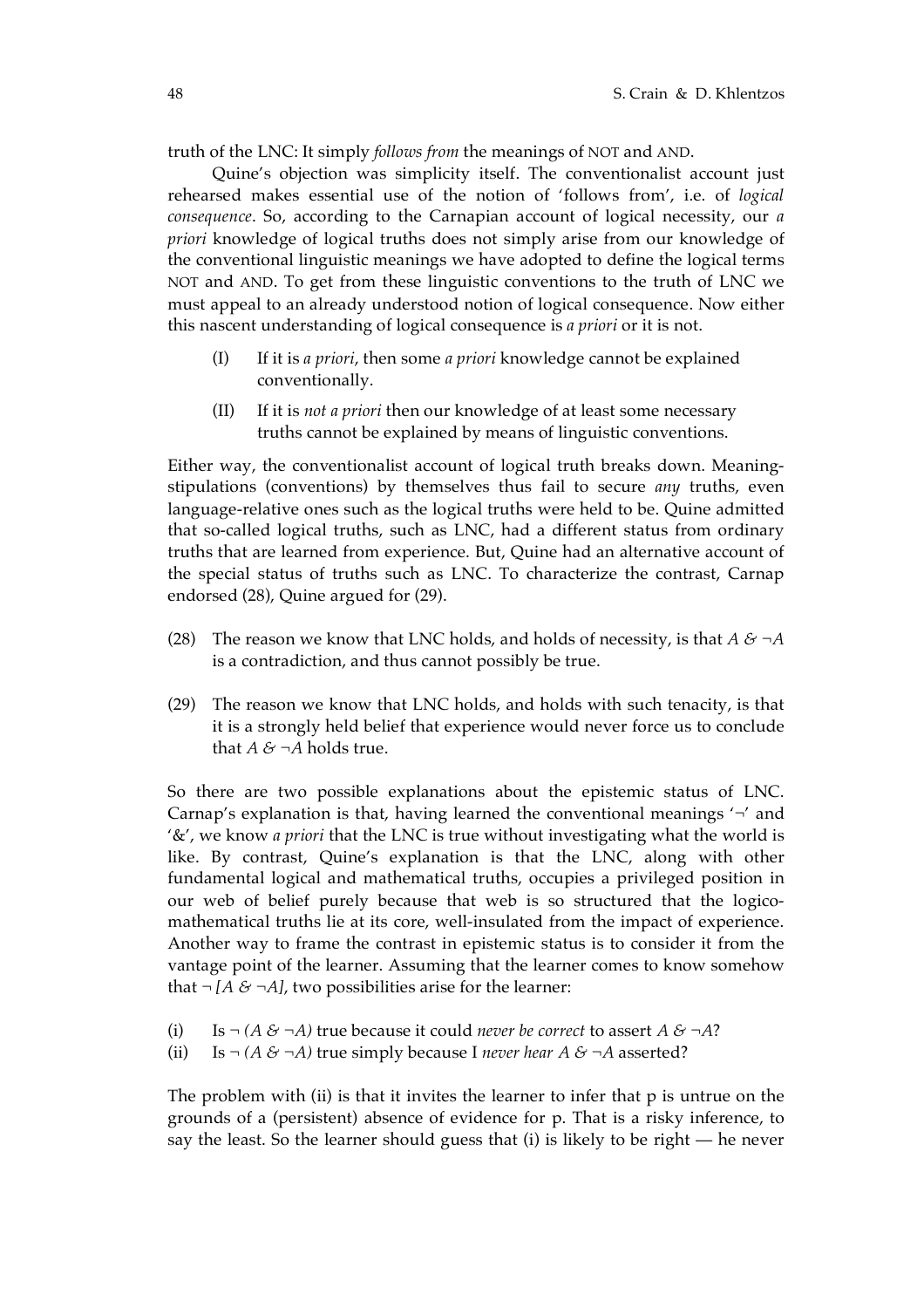hears *A & ¬A* because there is something amiss with its assertion: It would never be correct to assert it. But the question is why, and Carnap and Quine return opposite answers, (28) and (29). Quine cannot endorse (i). According to Quine, knowing that you could not as a matter of principle ever hear *A & ¬A* asserted sneaks in a notion of knowing that certain statements are semantically illicit that is, it sneaks in an implicit notion of *logical incoherence* in the form of a *contradiction*. So, Quine could endorse (ii) which claims that, as a matter of fact, we never hear anyone saying A  $\& \neg A$ . Despite their differences, both Carnap and Quine agreed on one thing — that the meanings of logical expressions such as NOT and AND are learned. For Quine, these were learned through observation of the assent and dissent dispositions of speakers. For Carnap these were learned through understanding the implicit conventions (stipulations) governing the meanings of these terms.

In a further critique of Carnap, Putnam (1975) added another argument, similar in spirit to the argument by Quine, but more relevant for our purposes, because Putnam's argument challenges the common assumption of both Quine and Carnap — that knowledge of logical truths can be learned. According to Putnam, Carnap's account of logical truth in terms of meaning-stipulations or conventions cannot be correct for the simple reason that the entire set of meaning-stipulations M could only be finite (or else recursive), whereas the entire set of logical truths T is infinite. So the question arises as to how T is to be generated from M. The only way this could be done is by deriving the elements of T from the elements of  $M$  — that is, by making use of the notion of logical consequence. Since it was precisely the notion of logical consequence that was supposed to be explicated by the meaning-convention approach, that approach is viciously circular.

Putnam is obviously correct in pointing out that the learner can only ever receive finitely many 'instructions' (either as to the meaning-stipulations or as to the assent-dissent dispositions of adults with respect to logical expressions). But the critical observation is that the learner somehow develops an unbounded competence in logic, on the basis of fragmentary experience. In the present article we have demonstrated that this human logical competence is both universal and emerges very early in children. These arguments, of course, are nothing other than an instance of Chomsky's familiar poverty of the stimulus argument for the language faculty (see, e.g., Crain & Pietroski 2002, Crain, Gualmini & Pietroski 2005, and Pietroski & Crain, in press). The difference is that it is applied to logic competence, rather than linguistic competence.

As counter-point to Putnam, Noam Chomsky and his followers ask how learners acquire knowledge that an unbounded number of strings are associated with certain meanings, and could never be associated with other meanings. Take a familiar example. In the string *He danced while Max ate pizza*, the pronoun *he* cannot refer to Max; it must refer to some unmentioned male individual. Where does the knowledge come from about what such sentence cannot mean? Again, there are two possibilities for the learner:

- (iii) Is *¬ (he = Max)* true because it could *never be correct* that *(he = Max)*?
- (iv) Is *¬ (he = Max)* true simply because I *never hear* strings where *(he = Max)*?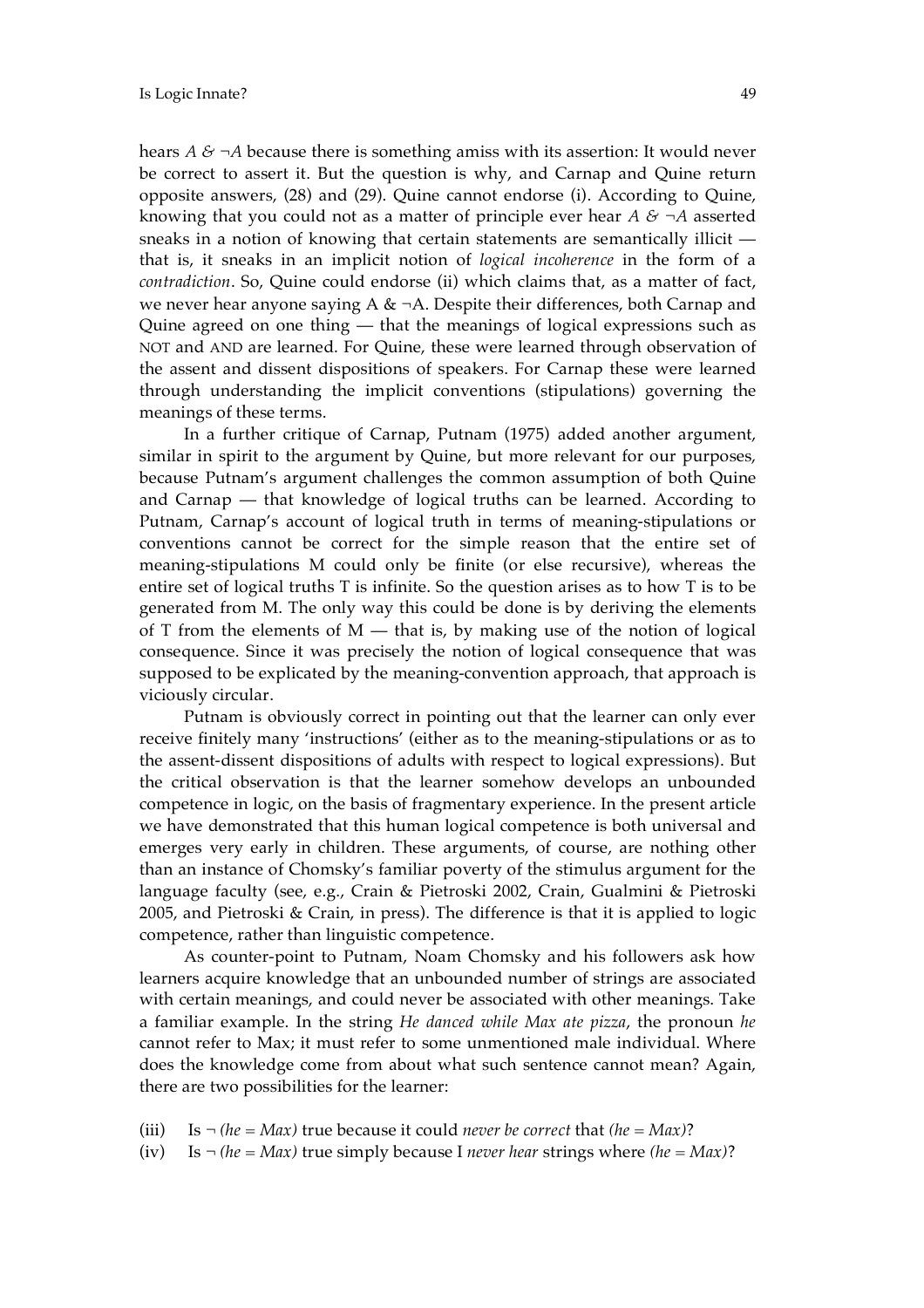The critical point is that children know an unbounded number of such linguistic facts, such as the disjoint reference facts about pronouns and referential noun phrases. And children acquire knowledge of such facts despite having only fragmentary and often misleading evidence, as we have seen in the case of OR. In the case of pronouns and names, misleading data are abundant, consisting of examples which are similar in meaning, but in which the name precedes the pronoun (*Max danced while he ate pizza*), and where the pronoun precedes the name, but appears in a subordinate clause (e.g., *While he danced Max ate pizza*). Of course, this is just one example. For others, see Thornton (1990), Crain & Pietroski (2001), and Thornton (2007).

It is remarkable, then, to find that young children implicitly conclude that certain sentence meanings are 'necessarily' correct, permitting children to make judgments about entailments, contradictions, paraphrase, and ambiguity. Augmented by evidence that such linguistic phenomena are universal, and mastered by very young children, it has been argued that there is an innate Language Faculty (for a recent statement, see Pietroski & Crain, in press). We have presented a similar set of arguments for an innate Logic Faculty, based on the universality and early emergence of knowledge that disjunction is inclusive– *or* in human languages.

## **11. Mad Dog Logical Nativism**

Fodor (1980) produced a notorious argument that is purported to prove every primitive lexical concept is innate. This is often referred to as Mad Dog Nativism. Whilst Mad Dog Nativism may be mistaken for lexical concepts, there is something right about the form of Fodor's original argument in favour of it: properly construed, the argument provides a good reason for believing, not that *all* primitive *lexical* concepts like TURNIP and CARBURETOR are innate, but that primitive *logical* lexical concepts like DISJUNCTION and NEGATION are innate. Fodor's argument proceeded as follows:

- *1. All concepts are either learned or innate.*
- *2. If learned, a concept must be acquired through hypothesis-testing.*
- *3. Any concept acquired via hypothesis-testing is a logically structured concept.*
- *4. Primitive Lexical concepts are not logically structured.*
- *5. So, Primitive Lexical concepts are not acquired via hypothesis-testing.*
- *6. Hence, Primitive Lexical concepts are not learned.*
- *7. Thus, Primitive Lexical concepts are innate.*

It is unclear from Fodor's presentation whether he thinks that primitive lexical concepts are unlearnable due to their primitive status, or due to their acquisition through hypothesis-testing. We think the status of lexical concepts as primitive (or derived) is a red herring when it comes to issues of learnability. What matters for learnability is not whether the learning net catches the little fish of primitive or unstructured concepts, what matters is the composition of the net.

In our view, however, Fodor's argument raises a genuinely significant issue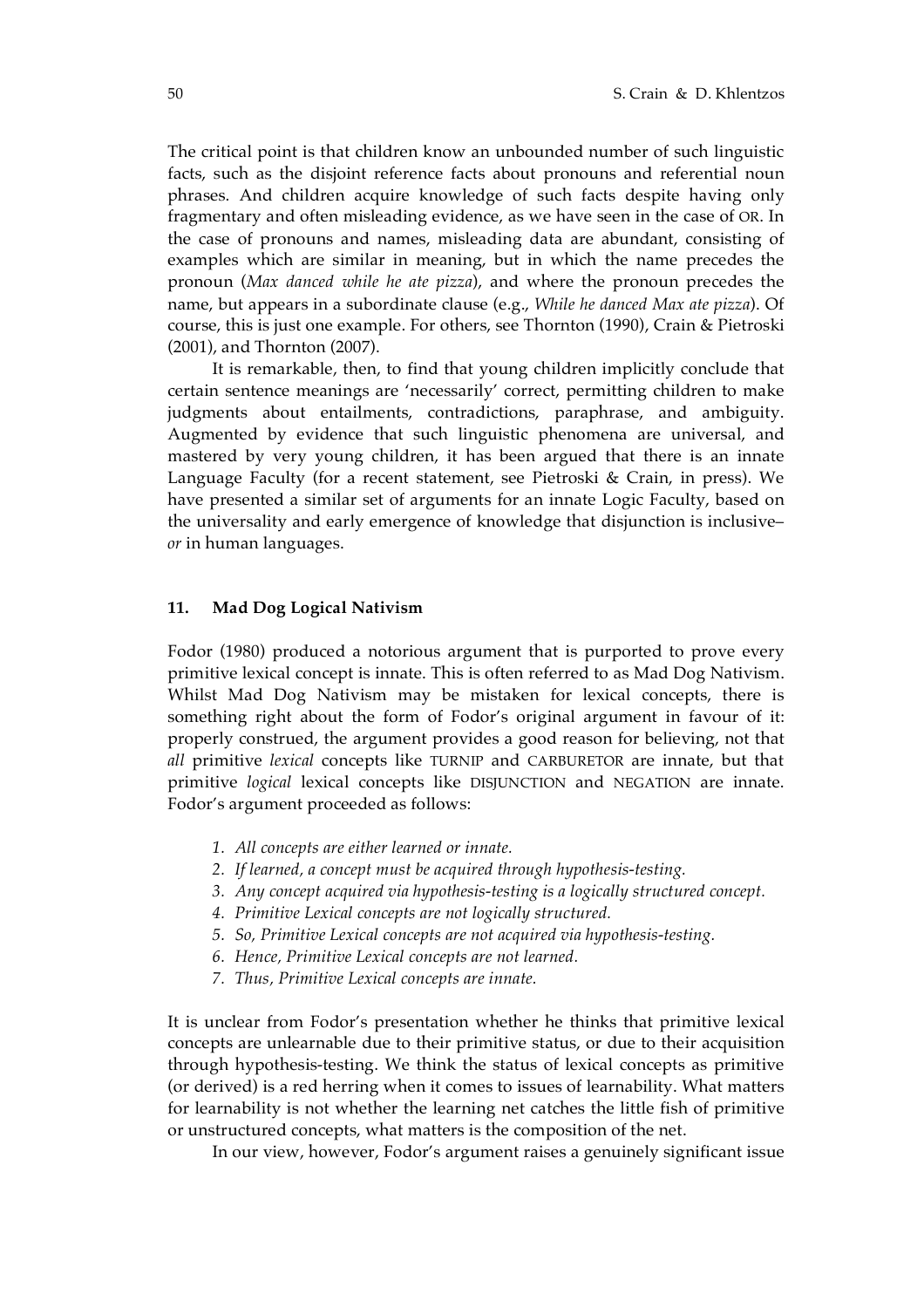concerning hypothesis-testing and its relation to learning. First, an obvious point needs to be borne in mind in any discussion of concept acquisition. Without having acquired the concept, say FROG, a learner, say Ollie, can think no thoughts with froggy content. That is, Ollie cannot think thoughts like *frogs are slimier than mice* or *I'd much rather play with a frog than with a rat!* No frog concept, no frog thoughts. Without having acquired the concept FROG, Ollie also cannot frame a frog hypothesis like *I get it! Claude is talking about frogs when he says 'grenouille'!*  Nor can he use any special tacit knowledge about frogs in testing various hypotheses about the meaning of the French word *grenouille* or the English word *frog*.

The reason we refrain from endorsing Fodor's argument in its full generality can be illustrated by the frog-case. Ollie can acquire the concept of FROG by linking the word *frog* to other non-FROG concepts he has which he can use to identify frogs — for example, *those funny pop-eyed green hopping things*, or even *those things* (Ollie is pointing at some frogs). Fodor himself allows that Ollie will have mastered the concept FROG if his mental tokens of the word *frog* are causally linked in the right way to frogs. So, at least when the primitive lexical concepts pick out recurrent features of the language-learner's environment, there seems to be no special reason why our language-learner has to deploy the concept itself in hypotheses designed to settle the meaning of the lexical expression denoting that concept. Perhaps for Ollie to acquire the concept of FROG it will suffice if he has *some* innate primitive concepts, colour concepts, natural kinds, motion verbs, and so forth. Based on such innate primitive concepts, we see no reason, in principle, to suppose that other concepts, like frog, turnip and carburator, cannot be acquired rather than being innate.

So Fodor's premise (3) does not seem *generally* correct. Nonetheless, there may be specific cases for which it does hold, and we claim that logic is precisely one such case. So we need to recast Fodor's argument, applying it specifically to *primitive* logical concepts rather than primitive lexical concepts. The argument for Mad Dog Logical Nativism proceeds as follows:

- *1'. All logical concepts are either learned or innate.*
- *2'. If learned, a logical concept is acquired through hypothesis-testing.*
- *3'. If a logical concept is acquired through hypothesis-testing, neither the formulation of the hypothesis nor the methods used to test it can invoke the concept.*
- *4'. In determining the meaning of a term denoting a primitive logical concept, learners make use of the concept to be acquired, if not in framing the hypothesis then in testing it.*
- *5'. So, primitive logical concepts cannot be acquired through hypothesis-testing.*
- *6'. Therefore, primitive logical concepts are not learned.*
- *7'. And, therefore, primitive logical concepts are innate.*

To many ears, perhaps even to most, the conclusion 7' may sound incredible. If it is wrong, though, there must be something amiss in the argument. The suspicious premises seem to be 2', 3', or 4'. Indeed, 2' looks a tad suspicious —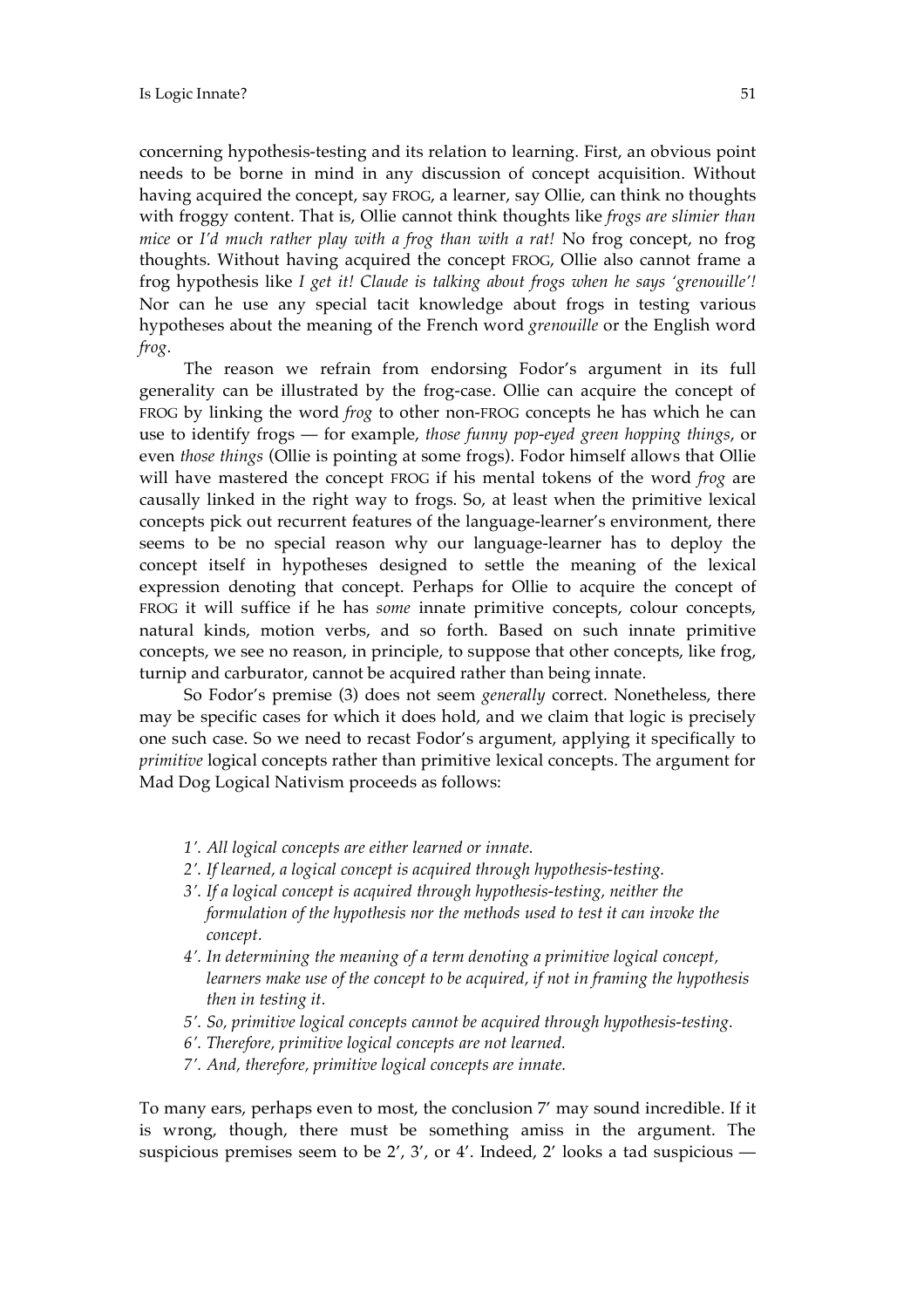two-year-olds are not scientists; so whatever goes on inside their heads when they learn the meanings of words, it is not by theory construction. While 2' stands in need of defense, it is not overturned by such simple considerations: Two-year-old theory construction could be worlds away in conceptual sophistication from theory construction by scientists, yet it could still be, for all that, genuine theory construction. For example, if Ollie initially thinks *or* means the same as *and* and later corrects this, he has surely revised his conjecture about the meaning of *or*.

As for 3', if Ollie has not yet acquired the concept OR, he cannot frame a hypothesis that is an OR-thought (a disjunctive thought). He cannot think *I get it! Claude is talking about alternatives when he says 'ou'!* Neither can he use any special tacit knowledge about alternatives in testing various hypotheses about the meaning of the French word *ou* or the English *or*. Indeed, he cannot even recognize alternative hypotheses as alternatives.

What about 4'? Does the formulation of a hypothesis about the meaning of French *ou* or English *or* require the use of the concept of disjunction? It is not at all obvious that it does. Suppose Ollie hears *A or B* a lot, in circumstances in which only *A* is true, or only *B* is true. After a while, he could use indirect negative evidence (e.g., that he hasn't heard *A or B* used when both *A* and *B* are true, or when both are false) to infer that these circumstances make such sentences false. Then, Ollie will have learned that disjunction has the truth conditions associated with exclusive–*or* .

However, one persistent criticism of truth-conditional semantics has been that the truth-conditions of logically complex sentences are only intelligible to someone who already possesses the relevant logical concepts.<sup>7</sup> Thus the truthconditions for OR statements that Ollie learns can be summarized as: "*A or B* is true if and only if either *A* is true or *B* is true". According to this view, these truth-conditions are not intelligible to Ollie unless he already possesses the concept of disjunction, which was precisely what he was supposed to have acquired through learning the meaning of the word *or*.

Let's consider the method Ollie used to acquire the meaning of OR. When Ollie worked out that *or* meant exclusive–*or,* we must suppose that he learned what *or* means without engaging an innate concept of disjunction. It follows that no consideration of alternative hypotheses could have played any role in his hypothesis-testing.

That is, he could not have recognized H<sub>1</sub>: "*A or B* means at least one of *A* or *B* is true", as against H<sub>2</sub>: "*A* or *B* means exactly one of *A* or *B* is true" as *alternatives*, weighed up evidence *pro*–and–*con* for each, etc. But then, if he did not do any of *that*, how was his acquisition of the concept of disjunction (or the meaning of OR) a case of hypothesis-testing? So, if learning really *is* hypothesistesting, as is widely assumed, how did Ollie learn that *or* meant exclusive–*or*? The critical point is that, quite generally, it seems that rich logical resources must be ascribed to the linguistic novice for him to learn anything, meanings or concepts

 $\overline{a}$ 

Cf. Dummett's (1977: 114) complaint that a 'modest' theory of meaning containing clauses such as the above for disjunction "merely exhibits what it is to arrive at an interpretation of one language via an understanding of another, which is just what a translation manual does, it does not explain what it is to have mastery of a language".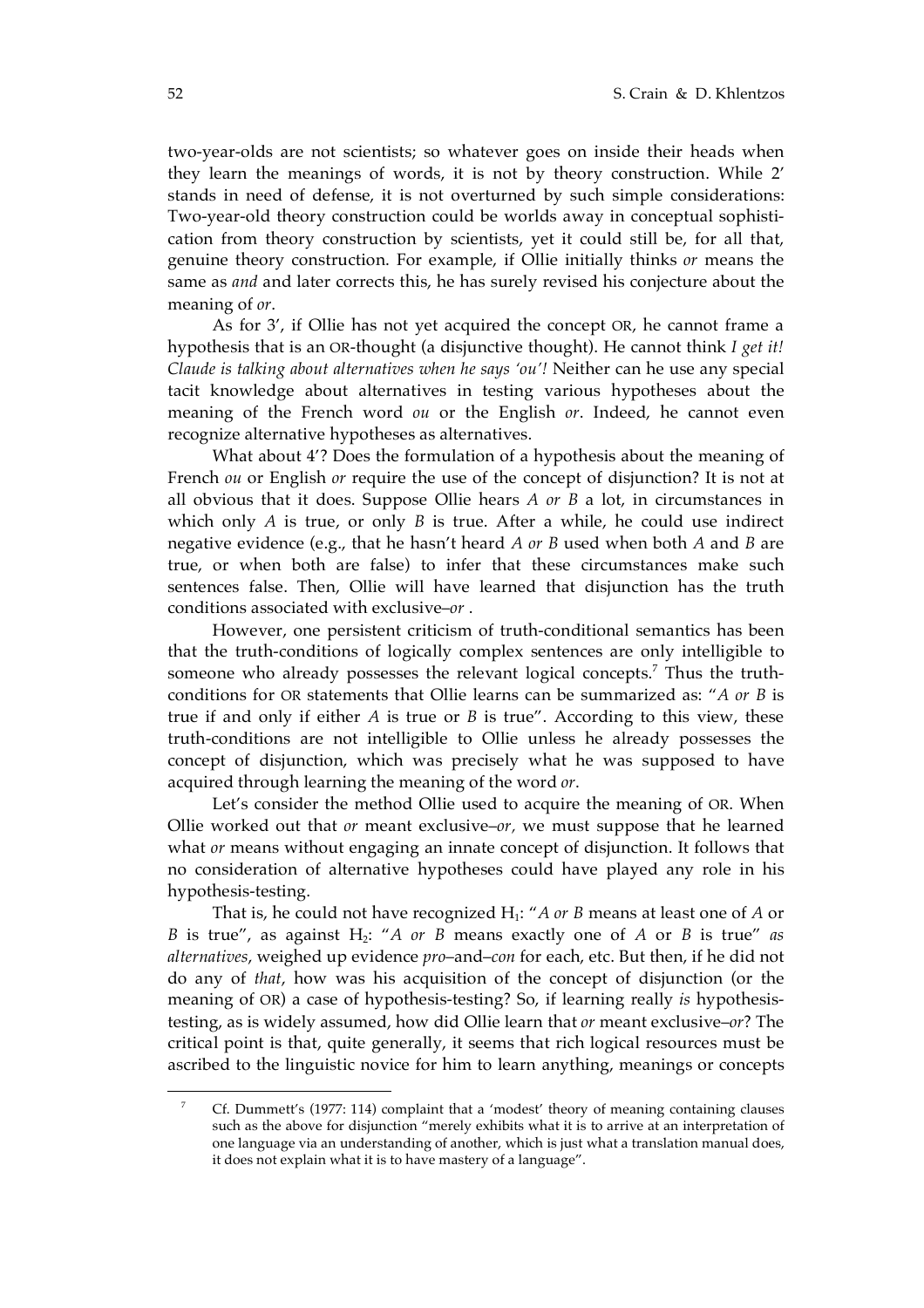included.

The challenge to opponents of logical nativism is how to accommodate the learning-as-hypothesis-testing problem without supposing innateness. We have already seen that the most obvious alternative to learning–as–hypothesis–testing doesn't fly. This was the case of learning the logical operators using the primitive inference rules that govern their introduction and elimination. This approach was appealing, since the logical vocabulary amounts to little more than five or six essential words *not, and, or, if, all, some*, and the primitive inference rules only add up to about double that number. But, we have seen that this alternative account of learning is fraught with empirical and conceptual problems.

At present, we see no plausible alternative to logical nativism. Empirical evidence from child language (including 2-year-old children) and cross-linguistic research (from typologically different languages) supports logical nativism, and several a priori arguments provide additional grounding. *A priori* arguments that logic must be innate are even stronger than scientific 'abductive' inferences from the empirical evidence gathered in investigations of child language, and crosslinguistic research. If any such argument is sound, logical nativism would remain true even if language-learners were given unlimited time and input in which to acquire logical concepts and inference rules: logic would be transcendentally unlearnable, not just contingently so. Whether a Logic Faculty is intrinsically tied to a Language Faculty remains an open question for future research.

## **References**

- Barrett, Robert B. & Alfred J. Stenner. 1971. The myth of the exclusive 'or'. *Mind* 80, 116-121.
- Block, Ned. 1986. Advertisement for a semantics for Psychology. *Midwest Studies in Philosophy* 10, 615-678.
- Block, Ned. 1987. Functional role and truth conditions. *Proceedings of the Aristotelian Society* 61, 157-181.
- Boster, Carole T. & Stephen Crain. 1993. On children's understanding of *every* and *or*. Paper presented at the symposium *Early Cognition and the Transition to Language*, Austin. [University of Texas at Austin, 23-25 April 1993.]
- Braine, Martin D.S. & Barbara Rumain. 1983. Logical reasoning. In Paul Mussen, John Flavell & Ellen Markman (eds.), *Handbook of Child Psychology*, vol 3: *Cognitive Development*, 261-340. New York: Academic Press.
- Brandom, Robert B. 2000. *Articulating Reasons*. Cambridge, MA: Harvard University Press.
- Carnap, Rudolf. 1937. *The Logical Syntax of Language*. New York: Harcourt, Brace.
- Chierchia, Gennaro. 2004. Scalar implicatures, polarity phenomena, and the syntax/pragmatics interface. In Adriana Belletti (ed.), *The Cartography of Syntactic Structures*, vol. 3: *Structures and Beyond* (Oxford Studies in Comparative Syntax), 39-103. New York: Oxford University Press.

Chierchia, Gennaro, Stephen Crain, Maria Teresa Guasti, Andrea Gualmini &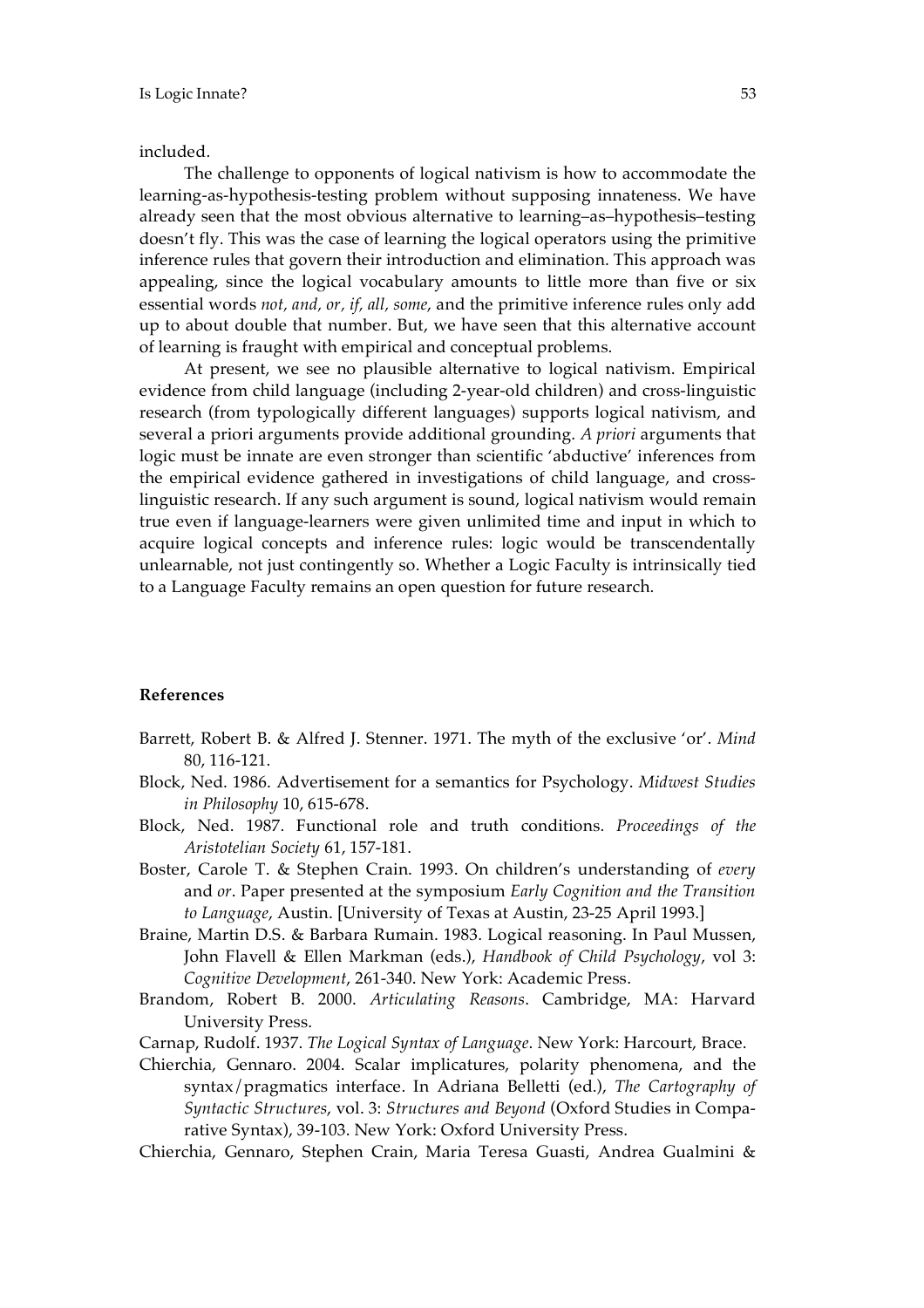Luisa Meroni. 2001. The acquisition of disjunction: Evidence for a grammatical view of scalar implicatures. In *Boston University Conference on Child Language Development (BUCLD)* 25, 157-168.

- Crain, Stephen, Takuya Goro & Rosalind Thornton. 2006. Language acquisition is language change. *Journal of Psycholinguistic Research* 35, 31-49.
- Crain, Stephen, Takuya Goro & Utako Minai. 2007. Hidden units in child language. In Andrea Schalley & Drew Khlentzos (eds.), *Mental States*, vol. 1: *Evolution, Function, Nature* (Studies in Language Companion Series 92), 275- 294. Amsterdam: John Benjamins.
- Crain, Stephen, Andrea Gualmini & Paul Pietroski. 2005. Brass tacks in linguistic theory: Innate grammatical principles. In Peter Carruthers, Stephen Laurence & Stephen Stitch (eds.), *The Innate Mind*, vol. 1: *Structure and Contents*, 175-197. New York: Oxford University Press.
- Crain, Stephen, Weija Ni & Laura Conway. 1994. Learning, parsing, and modularity. In Charles Clifton, Lyn Frazier & Keith Rayner (eds.), *Perspectives on Sentence Processing*, 443-467. Hillsdale, NJ: Lawrence Erlbaum Associates.
- Crain, Stephen & Paul Pietroski. 2001. Nature, nurture and Universal Grammar. *Linguistics & Philosophy* 24, 139-185.
- Crain, Stephen & Paul Pietroski. 2002. Why language acquisition is a snap. *The Linguistic Review* 19, 163-183.
- Crain, Stephen & Rosalind Thornton. 1998. *Investigations in Universal Grammar: A Guide to Experiments in the Acquisition of Syntax and Semantics*. Cambridge, MA: MIT Press.
- Dummett, Michael. 1977. What is a theory of meaning? In Samuel Guttenplan (ed.), *Mind and Language*, 67-137. Oxford: Oxford University Press.
- Field, Hartry. 1977. Logic, meaning and conceptual role. *Journal of Philosophy* 69, 379-408.
- Field, Hartry. 2001. Attributions of meaning and content. In Hartry Field, *Truth and Absence of Fact*, 157-175. Oxford: Clarendon Press.
- Fodor, Jerry. 1980. On the impossibility of acquiring 'more powerful' structures. In Massimo Piattelli-Palmarini (ed.), *Language and Learning: The Debate between Jean Piaget and Noam Chomsky*, 142-162. London: Routledge & Kegan Paul.
- Gadzar, Gerald. 1979. Logical functors. In Gerald Gazdar, *Pragmatics: Implicature, Presupposition and Logical Form*, chap. 4. New York: Academic Press.
- Goro, Takuya. 2004. The emergence of Universal Grammar in the emergence of language: The acquisition of Japanese logical connectives and positive polarity. Ms., University of Maryland, College Park.
- Goro, Takuya & Sachie Akiba. 2004. The acquisition of disjunction and positive polarity in Japanese. *West Coast Conference on Formal Linguistics (WCCFL)* 23, 251-264.
- Goro, Takuya, Utako Minai & Stephen Crain. 2005. Two disjunctions for the price of *only* one. In *Boston University Child Language Development (BUCLD)* 29, 228-239.
- Grice, H. Paul. 1975. Logic and conversation. In Peter Cole and James Morgan (eds.), *Syntax and Semantics*, vol. 3: *Speech Acts*, 41-58. London: Academic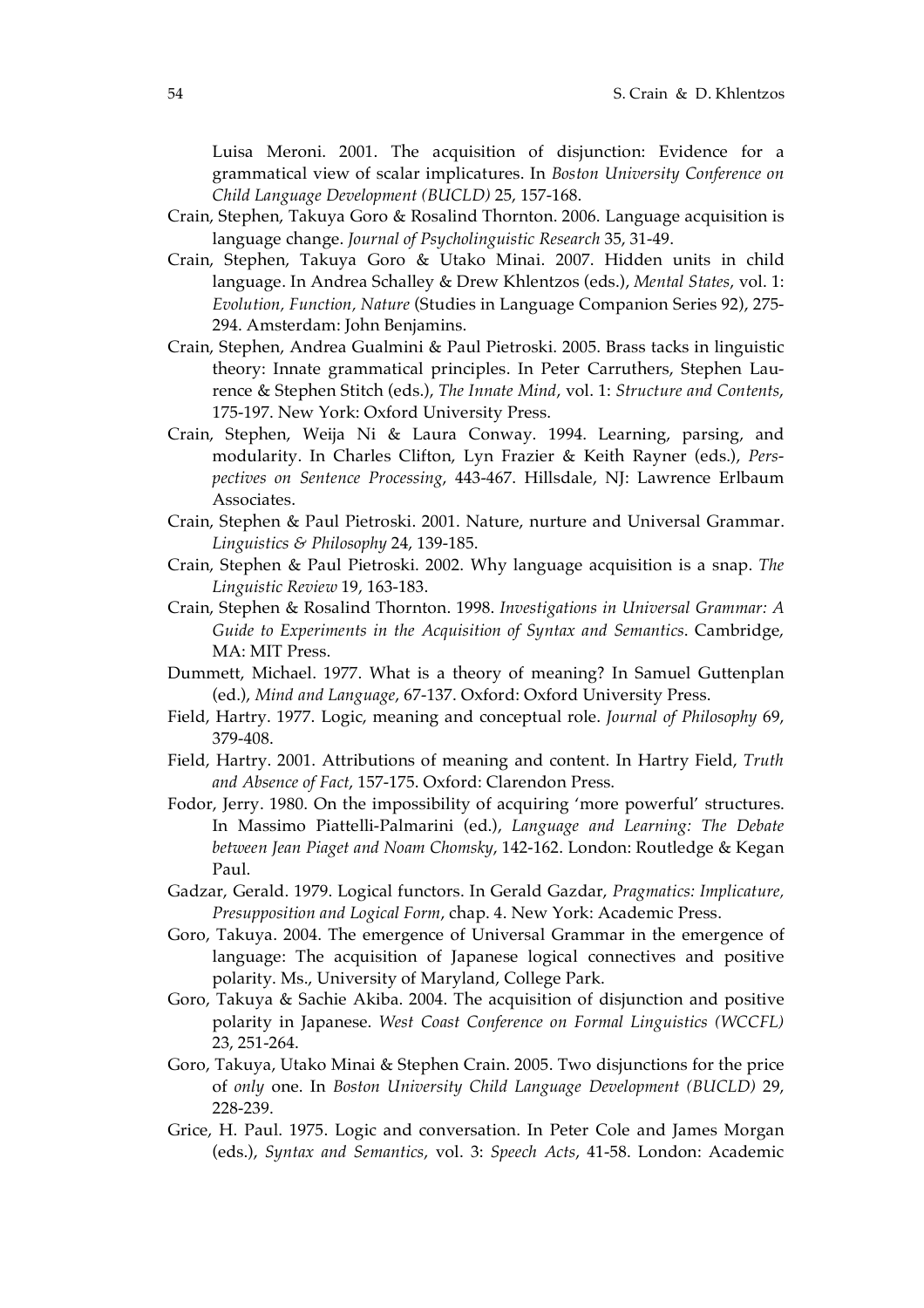Press.

- Gualmini, Andrea, Luisa Meroni & Stephen Crain. 2003. An asymmetric universal in child language. *Proceedings of Sinn und Bedeutung VII — Arbeitspapiere des Fachbereichs Sprachwissenschaft "Konstanz Linguistics Working Papers"* 114, 136-148.
- Harman, Gilbert. 1987. (Non-solipsistic) conceptual role semantics. In Ernie Lepore (ed.), *New Directions in Semantics*, 55-81. London: Academic Press.
- Horn, Laurence R. 1969. A presuppositional approach to *only* and *even*. *Chicago Linguistic Society (CLS)* 5, 98-107.
- Horn, Laurence R. 1996. Presupposition and implicature. In Shalom Lappin (ed.), *Handbook of Contemporary Semantic Theory* (Blackwell Handbooks in Linguistics), 299-319. Oxford: Blackwell.
- Hurford, James R. 1974. Exclusive or inclusive disjunction. *Foundations of Language* 11, 409-411.
- Jennings, Ray. 2001. Disjunction. *Stanford Encyclopedia of Philosophy*. [http://plato.stanford.edu/entries/disjunction]
- Johnson–Laird, Philip N. & Ruth M. Byrne. 1991. *Deduction*. Hillsdale, NJ: Lawrence Erlbaum Associates.
- Kegley, Charles W. & Jacquelyn Ann Kegley. 1978. *Introduction to Logic*. Columbus, OH: Charles E. Merrill Company.
- Lakoff, Robyn. 1971. If's and's and but's about conjunction. In Charles Fillmore & D. Terence Langendoen (eds.), *Studies in Linguistic Semantics*, 114-149. New York: Holt, Rinehart & Winston.
- MacWhinney, Brian. 2000. *The CHILDES Project: Tools for Analyzing Talk* (3rd edn.). Mahwah, NJ: Lawrence Erlbaum.
- McCawley, James D. 1981. *Everything that Linguists Have Always Wanted to Know about Logic, but Were Afraid to Ask*. Chicago: University of Chicago Press.
- Miller, George & Philip Johnson–Laird. 1976. *Language and Perception* (Belknap). Cambridge, MA: Harvard University Press.
- Minai, Utako, Takuya Goro & Stephen Crain. 2006. Covert downward entailment in child English and Japanese. *The Proceedings of the Inaugural Conference on Generative Approaches to Language Acquisition–North America (GALANA) — University of Connecticut Occasional Papers in Linguistics* 4, 217-228.
- Pietroski, Paul & Stephen Crain. 2005. Innate ideas. In James McGilvray (ed.), *The Cambridge Companion to Chomsky*, 164-180. Cambridge: Cambridge University Press.
- Pietroski, Paul & Stephen Crain. In press. The language faculty. In Eric Margolis, Richard Samuels & Stephen Stitch (eds.), *The Oxford Handbook of Philosophy and Cognitive Science*. Oxford: Oxford University Press.
- Prior, Arthur. 1978. The runabout inference ticket. In Irving Copi & James Gould (eds.), *Contemporary Philosophical Logic*, 44-48. New York: St. Martin's Press.
- Putnam, Hilary. 1975. The refutation of conventionalism. In *Mind, Language and Reality*, vol. 2: *Philosophical Papers*, 153-191. Cambridge: Cambridge University Press.
- Quine, Willard Van Orman. 1979. *The Ways of Paradox and Other Essays* (3rd edn.). Cambridge, MA: Harvard University Press.
- Reichenbach, Hans. 1947. *Elements of Symbolic Logic*. New York: Macmillan.